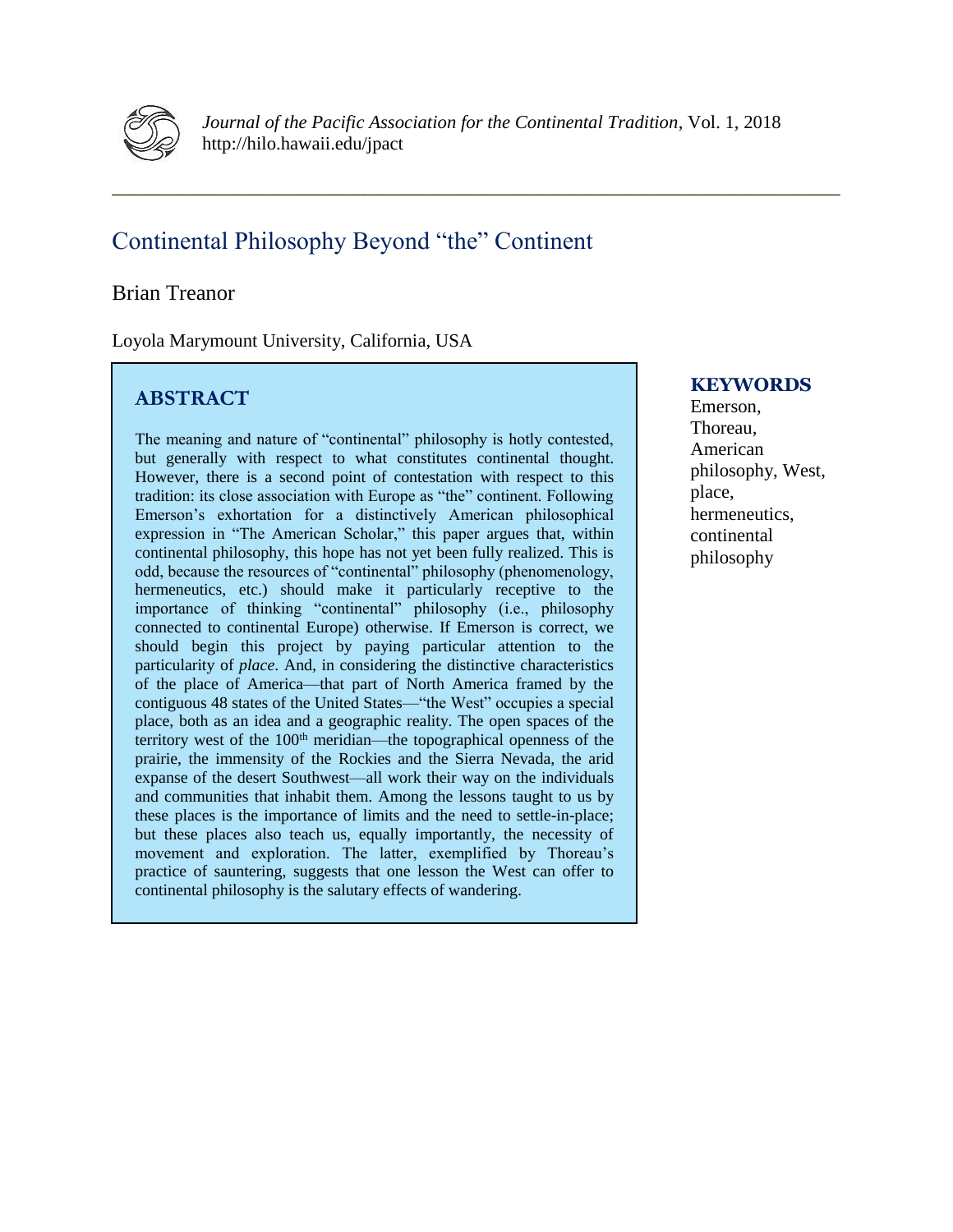#### **PART I: The American Scholar**

#### **1. Why has America not Expressed itself Philosophically?**

 $\overline{a}$ 

In 1837 Ralph Waldo Emerson delivered his famous oration, "The American Scholar," to the Phi Beta Kappa Society in Cambridge, MA. The context of the address, of course, was one in which a new nation was still finding its bearings. In this moment of relative historical calm,  $\frac{1}{2}$ Emerson reflected on the state of American independence, and found that while great strides had been made in the context of political and economic independence, the same could not be said in cultural and intellectual spheres. America still looked East, to Europe, in matters cultural and intellectual; her innovations and inventions, such as they were, tended toward utilitarian and pragmatic concerns. But Emerson looked forward to the day when "the sluggard intellect of this continent will look from under its iron lids, and fill the postponed expectation of the world with something better than the exertions of mechanical skill."<sup>2</sup> When, he wondered, would his fellow citizens express their philosophical, literary, and artistic life in a distinctively *American* idiom? By the time of the Phi Beta Kappa address, our political independence had been secured; our cultural and philosophical independence, Emerson thought, was still to be achieved. We had our Washington, our Jefferson, our Franklin<sup>3</sup>; it was time to give birth to our Homer, our Dante, our Shakespeare.<sup>4</sup> Thus, he called for a philosophical and cultural revolution to fulfill the promise of our political revolution: "Our day of dependence, our long apprenticeship to the learning of other lands," he predicted, "draws to a close."<sup>5</sup>

Walt Whitman is often cited as the first definitive response to Emerson's call for a uniquely American voice; and, since Emerson's time, the United States has indeed achieved distinctive greatness in poetry (not only Whitman, but Frost, Dickenson, Angelou, Snyder), literature (Melville, Steinbeck, Hemingway, Faulkner, Fitzgerald, Stegner, Maclean, Robinson), art (Stuart, Homer, Bierstadt, Sargent, Whistler, O'Keefe, Collins), music (R&B, jazz, American folk), and many other forms of cultural expression.<sup>6</sup> Only time will tell which of these

<sup>&</sup>lt;sup>1</sup> The propitious conclusion of the War of 1812—the United States fared remarkably well in the final engagements of that conflict, which some called the "second war of independence"—led to the so-called "Era of Good Feelings" under President Monroe. And while the relative political stability associated with the decline of the Federalist Party had come to an end by the time of Emerson's Phi Beta Kappa address, the darkness of the Civil War was still decades away.

<sup>2</sup> Ralph Waldo Emerson, *Essays and Lectures* (New York: Library of America, 1983), 53. Or, we might add, in today's idiom: capitalist-remunerative skill and professional-academic success.

<sup>&</sup>lt;sup>3</sup> I am well aware of the mixed merits of these figures, and many other figures prominent in American history, especially concerning slavery, the treatment of indigenous American peoples, and the treatment of women. Nevertheless, they remain influential, distinctively American characters.

<sup>4</sup> "Poetry," says Emerson, "will revive and lead in a new age…." (Emerson, *Essays and Lectures*, 53). Here again, reflecting the myopia of one kind of "canonical" American thinking, we might add to the question, "where is our Rumi, our Bashō, our Li Po, or our Pablo Neruda?"; but these would not have been Emerson's questions.

<sup>5</sup> Emerson, *Essays and Lectures*, 53. Note that the need for philosophy to speak from and to a certain time and place does *not* mean that philosophy ought to abandon all attempts to speak to universals that transcend time and place, nor does it mean that we should sever ties with the great thought and expression of the past, or of other places. It does mean that a philosophy should, in addition, speak to its own time and place, that it should both reflect on the ways in which universal truths are manifest in particular contexts and, in addition, reflect on phenomena that might be local rather than universal.

<sup>&</sup>lt;sup>6</sup> The figures named are meant only as examples, and are obviously idiosyncratic. Clearly there are many other figures toward whom one might gesture in any one of these spheres, and clearly reasonable people might differ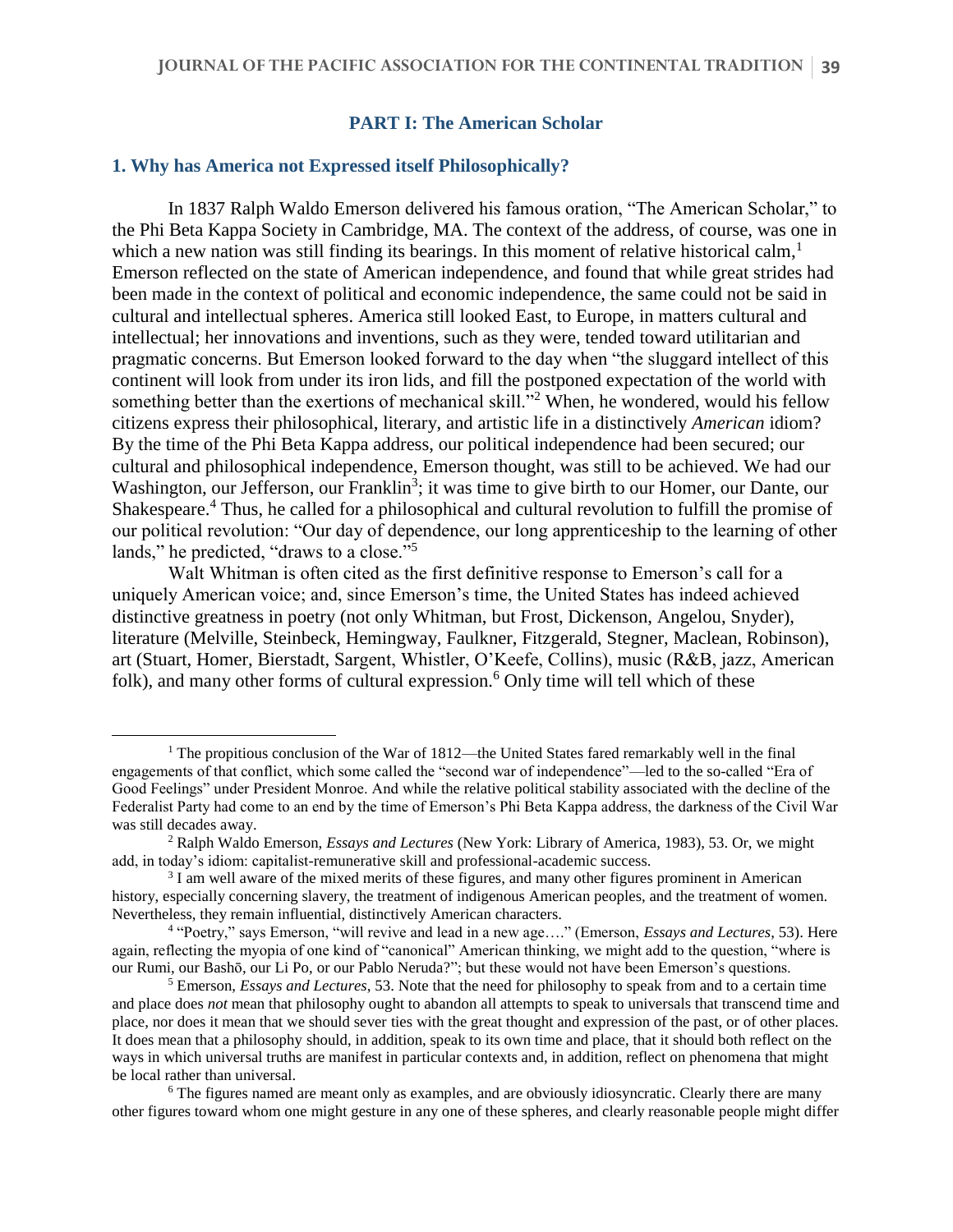$\overline{a}$ 

contributions to human culture will have the lasting impact of the European "masters"; but it cannot be denied that these are powerful, culturally significant contributions to human imagination and expression.

But what of philosophy? "Why has America never expressed itself philosophically?"<sup>7</sup>

The question, which jumps from the pages of Stanley Cavell's celebrated *Senses of Walden*, is ultimately an ironic one, since Cavell believes that America *has* expressed itself in distinctive philosophies, and identifies transcendentalists Ralph Waldo Emerson and Henry David Thoreau as two such thinkers. The problem is that Emerson and Thoreau—and, I would add, many other distinctively American thinkers—are not readily identifiable as philosophers in the context of the contemporary academy, which recognizes and, increasingly, certifies as "philosophical" an astonishingly narrow set of topics and methodologies. Dominated more than ever by the demand to express itself in terms that are "correct, scientific, abstract, hygienically pallid," and designed to produce a kind of "all-purpose solvent" for solving an increasingly narrow set of problems, contemporary academic philosophy excludes, quite artificially, a range of philosophical expression. <sup>8</sup> Transcendentalism seems to Cavell and others to be a strong candidate for distinctively American philosophy; but it is not a mode of thought that is generally recognized as philosophical in a strict sense. I would wager a good deal of money that Emerson and Thoreau are taught much, much more often in departments of English or literature than they are in departments of philosophy.

Pragmatism—often offered as an example of homegrown American philosophy—fares slightly better here, insofar as it is acknowledged, though not embraced, in contemporary departments of philosophy. And something about pragmatism does seem distinctively American. In Pierce's belief that "the opinion that is fated to be ultimately agreed to by all who investigate is what we mean by the truth and the object represented by this is real" we recognize something of the American faith in progress. <sup>9</sup> The same could be said for Dewey's optimistic meliorism. In James's description of the "cash-value" of ideas—what difference they make in the world—we hear an echo of America's valuation of productivity, wealth, and results. But flagging pragmatism as the distinctively American philosophical expression is too easy by half. First, it confines the American philosophical contributions to a largely historical register, insofar as pragmatism—while undeniably a rich, living tradition—is also sidelined in the academy and remains somewhat marginal as a philosophical position in larger cultural debates. And, second, it too-narrowly circumscribes what counts as a distinctively "American" perspective, insofar as American thinking is not univocal in its faith in progress, its emphasis on results, and so on. At best, pragmatism is *a* distinctively American philosophy, or a philosophy distinctive of *some* American traits.

with respect to the relative merits of any given author. The point is merely that we can point to distinctive American greatness in a number of these broadly "cultural" fields.

<sup>7</sup> Stanley Cavell, *Senses of Walden* (Chicago: University of Chicago Press, 1992), 33.

<sup>&</sup>lt;sup>8</sup> The description of professional philosophy is made by Martha Nussbaum, complaining about the rigid confines of the philosophical community in which she found herself as a young academic. See Martha Nussbaum, "Form and Content" in *Love's Knowledge: Essays on Philosophy and Literature* (Oxford: Oxford University Press, 1990), 19. Here witness the general, though certainly not universal, disdain with which both "continental"-style philosophy and non-Western philosophies are treated in many philosophy departments.

<sup>9</sup> Charles S. Peirce, "How to Make our Ideas Clear" in *The Essential Writings* (Amherst, NY: Prometheus Books, 1998), 155.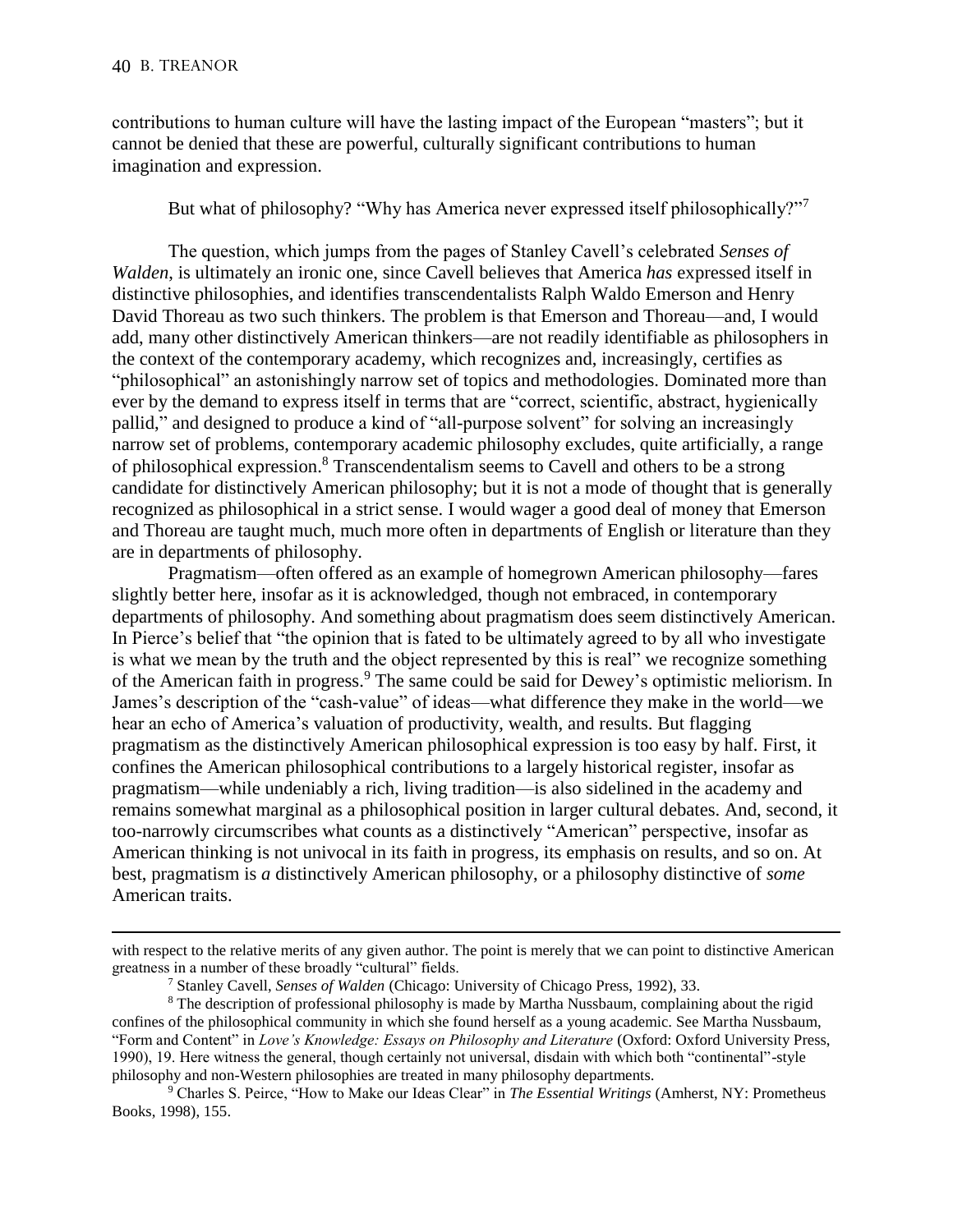What of analytic philosophy, which is the dominant form of academic philosophy in American universities? There are undeniably great American analytic philosophers, people who have made major contributions to the discipline. But it would be difficult to characterize these thinkers as distinctively American. Because analytic philosophy is pursued in a manner that tends to focus on abstract and disinterested rationality, it is prone to downplaying the significance of history, language, culture, and place. In a word: context. It matters little whether analytic philosophy is pursued in Oxford or Oklahoma, since disinterested reason functions similarly in either locale. Therefore, there is in principle nothing distinctive about *American* analytic philosophy.

#### **2. "Continental" Philosophy?**

 $\overline{a}$ 

What, then, about continental philosophy in America? In what way might it represent a distinctively American contribution to philosophy?

The question is complicated, no doubt, by the ambiguity of the term "continental philosophy."<sup>10</sup> The term came into use as a negative designation to distinguish certain styles of philosophy from what we often call "analytic"—or, archaically, "anglo-American"—philosophy. In this sense, "continental" philosophy is a kind of catch-all for "non-analytic" philosophy. This, however, seems odd for a variety of reasons. For example, entire traditions of philosophy rooted in China, India, Japan, and elsewhere fall through the cracks, insofar as they are not-analytic, but clearly not "continental" in the way most Western philosophers conceive of the genus. But even if we bracket non-Western philosophical traditions, asserting that "continental" philosophy is a term for "non-analytic Western philosophy," we run into difficulties. Non-analytic Western philosophy includes a variety of fields and sub-fields that differ, often radically, in their questions, methods, and modes of expression. In general, the negative use of "continental philosophy" is not particularly helpful; it may tell us something about what analytic philosophy is—although not with any precision—but it does next to nothing in terms of telling us what continental philosophy is.

Some people peg the "beginning" of continental philosophy on the publication of Husserl's *Logical Investigations*; others suggest that Kant might be a more useful landmark. In any case, "continental philosophy" has become a catchall for a variety of fields including: German Idealism; Romanticism; the critique of metaphysics in Marx, Nietzsche, and Freud; existentialism; later Hegelianisms and Marxisms; phenomenology; hermeneutics; structuralism; post-structuralism; post-modernism.<sup>11</sup> To which we should add a variety of contemporary areas influenced by the aforementioned fields—particularly hermeneutics and post-structuralism which are often lumped in as "continental," at least as that term is used critically: various contemporary feminisms, philosophies of race, sex, and gender, posthumanism, and similar fields.

In terms of common use, "continental philosophy" tends to be a label that coalesces around existentialism, phenomenology, hermeneutics, deconstruction, post-structuralism, and similar traditions, just as the continental opprobrium tends to focus on core metaphysics and epistemology in the analytic tradition rather than "analytic" philosophers working on, for

<sup>10</sup> See, for example, Simon Critchley, *Continental Philosophy: A Very Short Introduction* (Oxford: Oxford University Press, 2001), 12-31.

<sup>11</sup> Simon Critchley, *Continental Philosophy: A Very Short Introduction* (Oxford: Oxford University Press, 2001), 12-31.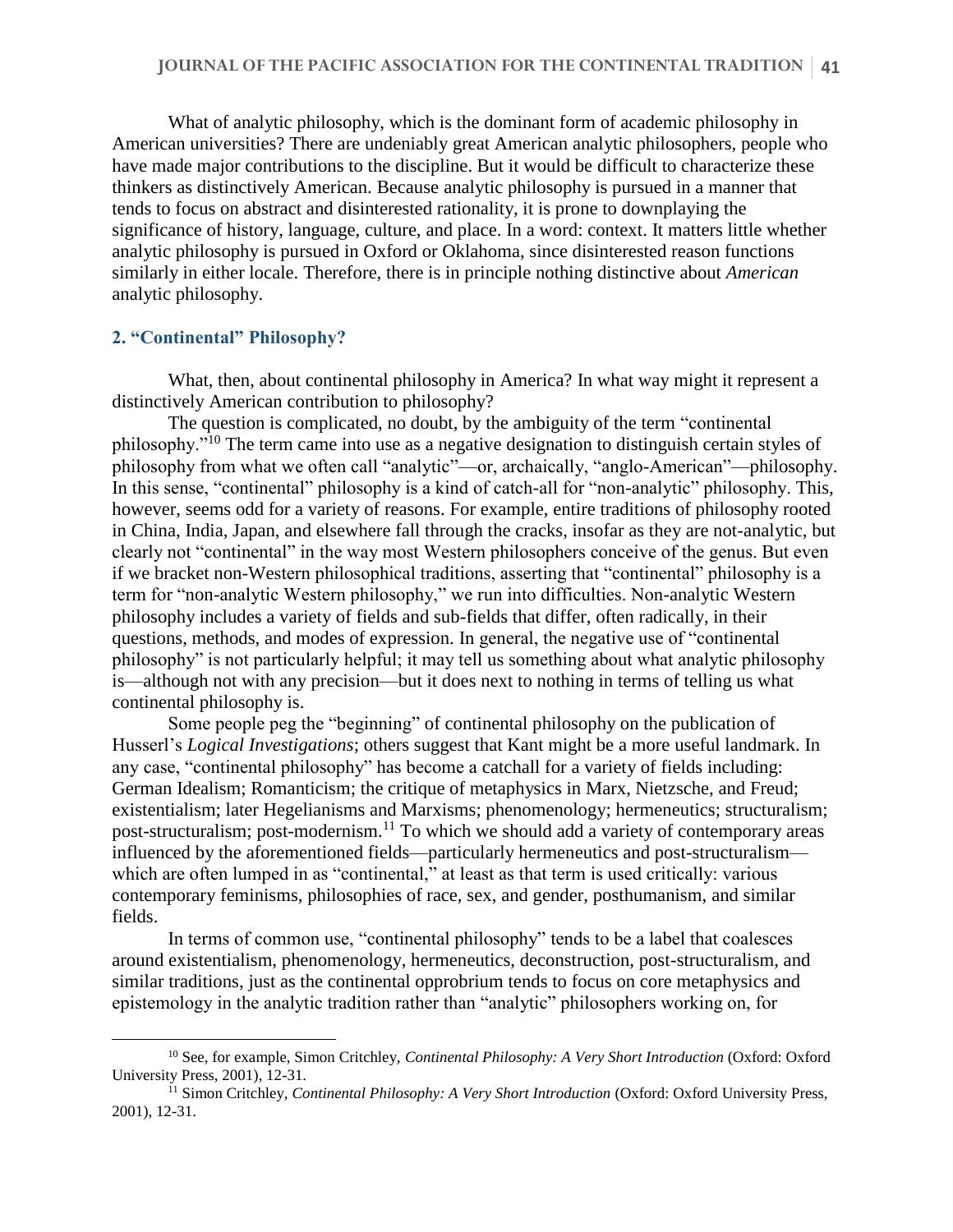$\overline{a}$ 

example, virtue theory. Why? From the analytic perspective, these sub-fields of continental philosophy exemplify the characteristics from which analytic philosophy wants to distance itself. In hermeneutics, analytic philosophers detect the lingering odor of idealism, which Russell so roundly rejected at the dawn of the analytic-continental schism. In deconstruction they see philosophers who reject the idea that we can grasp truth, reality, value, or meaning with clarity, thinkers whose ideas are expressed in language that descends into obscurantism rather than striving for logical rigor, both charges that were leveled in the Austin-Derrida-Searle debate.

However, while it is certainly the case that we can find extreme examples in either tradition—the analytic philosopher who is historically blind and whose abstractions separate her and her work from lived, human concerns, the continental philosopher whose prose is sloppy and imprecise, and who passes off hagiography for philosophy—to my mind the distinction persists primarily by drawing lines based on certain styles of writing and engagement with particular canons of philosophy. In general, tight definitions for what "counts" as analytic or continental philosophy are hard to come by. We tend to apply Justice Stewart's test for obscenity: "I shall not attempt to further define the kinds of material I understand to be embraced within that shorthand description, and perhaps could never succeed in intelligibly doing so. But I know it when I see it..."<sup>12</sup>

Nevertheless, it is worth noting that the very traditions that we identify most closely with continental philosophy are those that take seriously the context-embeddedness of every knower, the idea that we can only see the truth from a certain perspective, and that every perspective reveals some things and conceals others. Phenomenology and hermeneutics in particular demonstrate the degree to which different perspectives—historical, cultural, linguistic, and otherwise—structure our experience and understanding. And so, from the perspective of continental philosophy, there certainly *ought* to be something distinctive about American philosophical expression. This is why continental philosophy is, paradoxically, the tool for philosophizing beyond continental philosophy.

Put another way, it is continental philosophy (traditions related to phenomenology and hermeneutics) that demonstrates that we should not be tied so closely to continental philosophy (a perspective rooted in European experience). For the sake of clarity it might be useful to distinguish between two uses of "continental." Let Continental<sub>1</sub> refer to the philosophical forms and styles that we've mentioned above: existentialism, phenomenology, hermeneutics, and so forth; and let Continental<sub>2</sub> refer to philosophies and philosophers rooted in Continental Europe, the "big names" of Francophone and Germanophone philosophy. The point here is that we need to decouple Continental<sub>1</sub> from Continental<sub>2</sub>.

It's no secret that what passes for "serious" continental philosophy, at least in the academy, gives pride of place to figures who are—geographically, culturally, ethnically— European, and whose work is rooted in the events that marked Europe in the  $20<sup>th</sup>$  century: World War I and the lost generation; World War II and the Shoah; or the Cold War.<sup>13</sup> If some distal branches of our philosophical tree have begun to differentiate themselves from such close association with continental Europe, they tend to be branches which are caught up in symbiotic

<sup>12</sup> *Jacobellis V. Ohio* 378 U.S. at 197 (1964) Steward, J. concurring.

<sup>&</sup>lt;sup>13</sup> One might also point out the canonical authors are also almost always men, heterosexual, educated in a specific tradition, and so on. Of course, there are exceptions. There are "continental" philosophers who are not European (either geographically or racially), who are not  $20<sup>th</sup>$  century figures, and who are not men. But the fact that Arendt, Kristeva, Spivak, Butler, and other figures are spoken about under the rubric of continental philosophy does not, I think, obviate my point.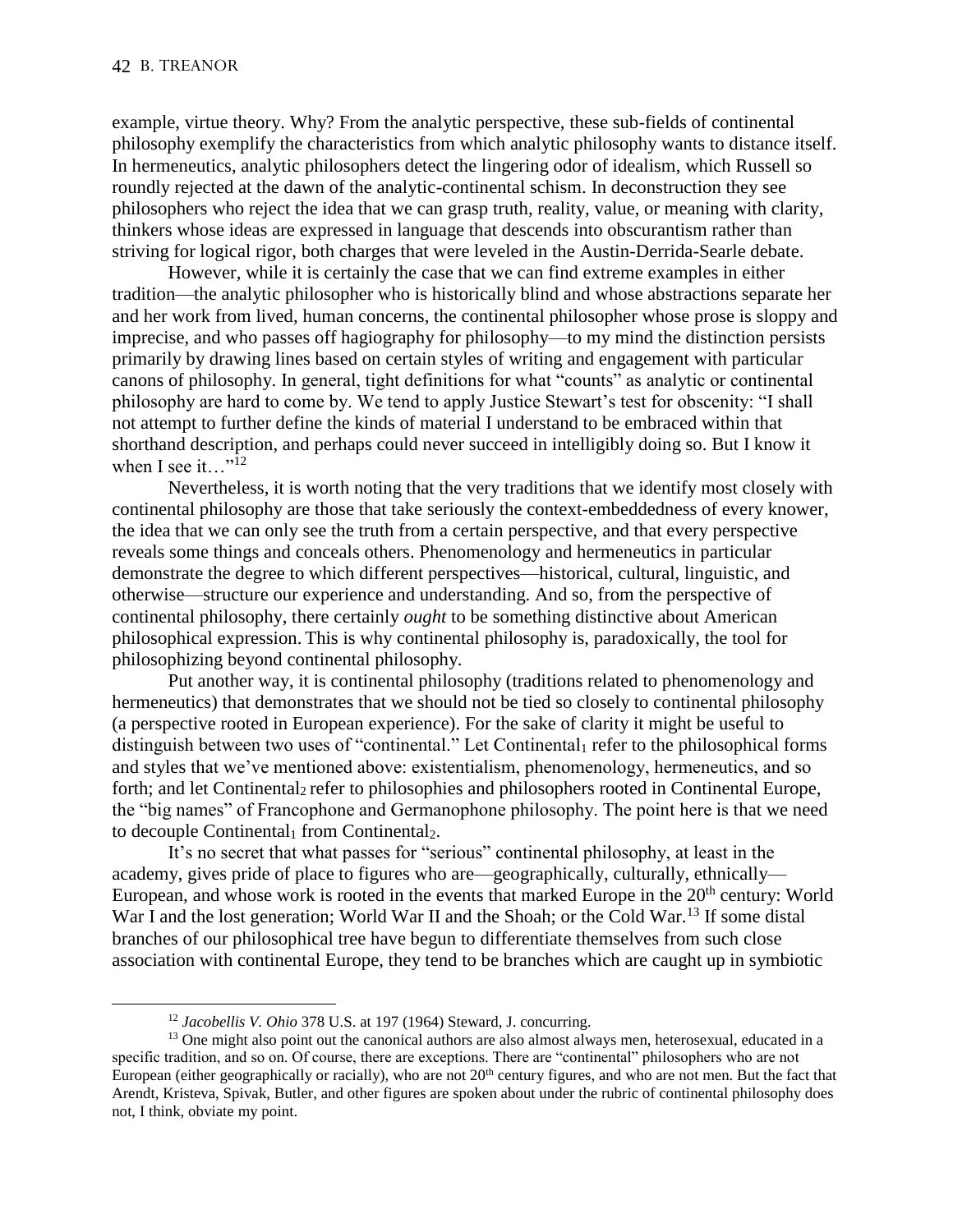relationships with other disciplines: intertwined with the tree of theory, grafted to other disciplines, or trans-planted to the soil of interdisciplinary departments outside philosophy proper. The more self-consciously "philosophical" the case (department or scholar), the more closely it is likely to be tied rather directly to the core (phenomenological and hermeneutic) philosophers of 20<sup>th</sup> century Europe.

But surely this is problematic for a discipline whose core commitments contend that one cannot occupy, or philosophize from, a "view from nowhere"? If the phenomenological *method* were, so to speak, emptied of its *content* and transplanted to, say, Bhutan or Sri Lanka, the resulting questions, answers, themes, and foci would differ, perhaps radically, from those with which we are accustomed. What, then, would it mean to do "continental" philosophy in a manner that was less constrained by fidelity to continental Europe? One more attentive to the very historical and cultural situatedness that is so often cited as a strength of continental philosophy vis-à-vis analytic philosophy? And, more daring, what would it mean to be attentive not only to the ways in which temporal, linguistic, and cultural differences shape our hermeneutic horizons, but also spatial, carnal, and topographic differences?<sup>14</sup> Perhaps it is time to think of continental philosophy beyond "the" continent.

These questions are highly significant for those of us doing "continental" philosophy rooted in communities and landscapes around the Pacific Rim, that geographic boundary that, loosely construed, is among the foci of *JPACT* and PACT. Compared to the European core of continental philosophy we are, as it were, thinking "on the edge": on the other side of the temporal edge marked by the third millennium; on the edge of a continent that faces Asia as well as Europe (to say nothing of its physical connection to the continent of South America); and, finally, on a geographic edge backed by an area (the American West) with its own particular geographic and hermeneutic horizons.

The middle of the twentieth century is no longer our time; and continental Europe is not our place. Shouldn't we, in an Emersonian spirit, move beyond mimicking the figures rooted in that time and place? Stop engaging in linguistic obfuscation, dropping non-English passages untranslated and without explanation, even in cases where linguistic precision and supposed "untranslatability" are not an issue—merely as a display of erudition? Stop drawing quite so exclusively on European poetry, literature, art, and music in our examples? Isn't it time we glanced up from our books—as important as they are—and took in the *place* in which we've been reading them?

### **3. Growing Up**

 $\overline{a}$ 

Now, before someone readies the tar and feathers—or, worse, sighs dismissively, suggesting I'm not even worth the tar and feathers—let me clarify a few things about what I am proposing.

First, given recent political developments, I cannot emphasize strongly enough that my concern here has nothing to do with a blustering nativism. Obviously, the point is not to advocate

<sup>&</sup>lt;sup>14</sup> There may be certain forms of intellectual inquiry that operate more or less outside the influence of the vagaries of time and place, culture and tradition—I'll leave that question for another time—but whatever the status of such disciplines, "continental" philosophy is not among them. It is a commonplace in continental philosophy that historical situatedness—facticity, thrownness, narrative identity, and the like—is significant, even essential. And if most of our sense of situatedness is broadly speaking temporal, it is a short and easy leap from there to geographic or, better, topographic—implacement.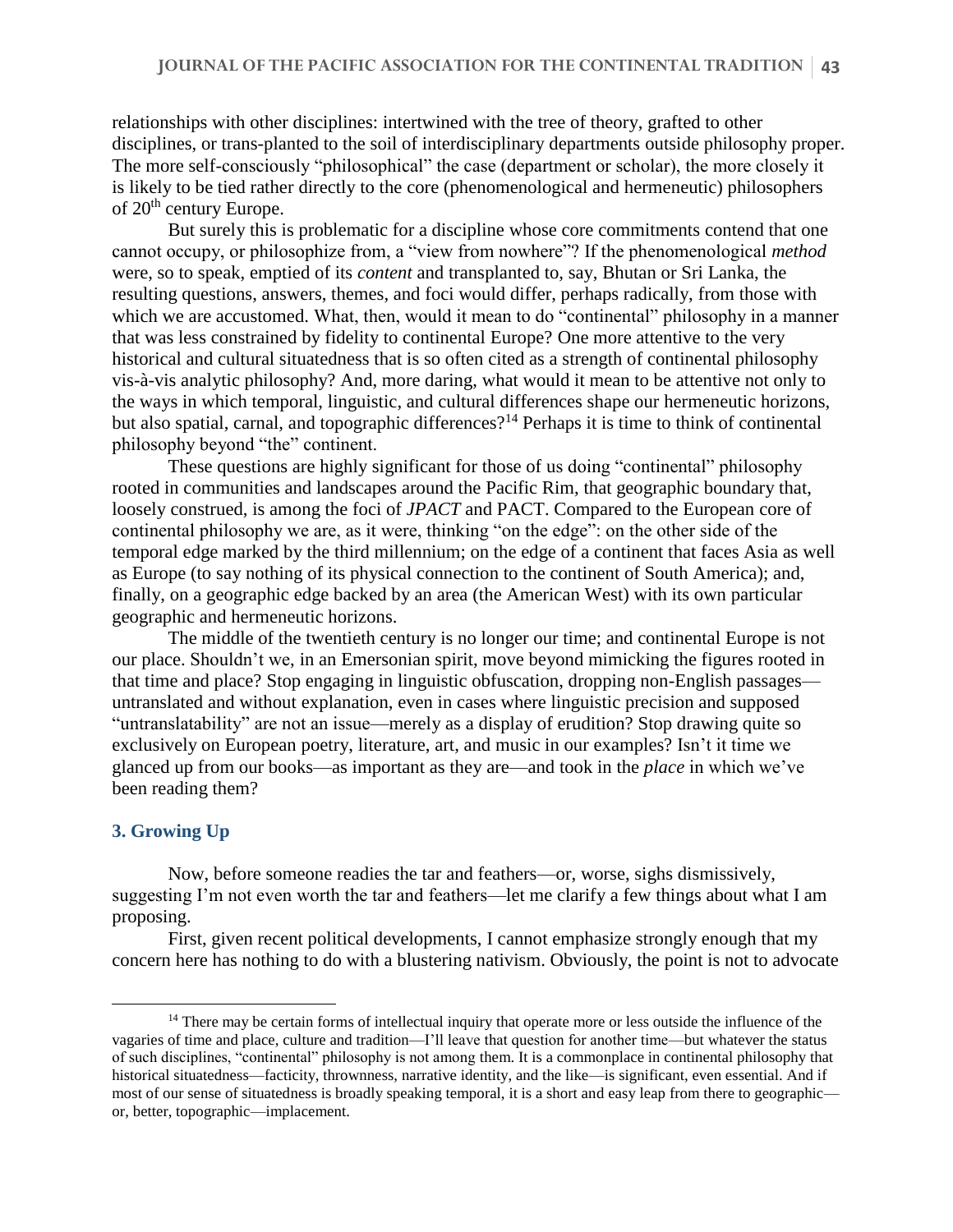$\overline{a}$ 

for the wholesale superiority of North American thinkers. Nor to suggest a blind equivalence between any given non-European thinker and those we think of as belonging in the canon of continental philosophy. Surely some North American philosophers, authors, and poets are ignored for the simple reason that their work is poor, and others are relatively unknown because their work is merely good. And if it is true that continental philosophy has a Eurocentric air about it, it is equally true that figures like Husserl, Heidegger, Gadamer, and Marion are read so carefully because their works are so rich and insightful.

Given the history of the United States, there is no escaping the intellectual legacy of Europe. And whatever our individual histories and intellectual itineraries, those of us who are "continental" philosophers are to an even greater degree formed by and linked to European traditions. There is no escaping Plato, Aristotle, Augustine, Descartes, Kant, Hegel, Locke, Kierkegaard, Nietzsche, Husserl, Heidegger, and the rest. We cannot un-read Homer, Dante, Milton, Proust, Dostoevsky, Joyce. We cannot un-see Caravaggio, Rembrandt, Cezanne, Monet, Bernini, Michelangelo. Those of us who have lived and studied in Europe cannot erase it from our personal history—Hemingway's "moveable feast" and all.

Emerson says, or hopes that, "our long apprenticeship" to Europe has come to an end. Of course, this implies that there *has been* a genuine apprenticeship, that we have learned and learned well from Europe, that we have gained familiarity with that which Europe has transmitted to us. It is important to read—and to read well—the great figures of the Western European tradition. But apprenticeship is not serfdom, not slavery; the point of an apprenticeship is to master an art and strike out on one's own, to make one's own contribution to the art. And so, with respect to "continental" philosophy and continental Europe, what is called for is not an end to engagement, or dialogue, or even careful scholarship on European figures, but rather an end to dependence, mimicry, hagiography.<sup>15</sup>

I am not calling for intellectual parricide. I do not advise burning the crops and salting the fields of our European literary, artistic, and cultural heritage. Nor am I calling for a provocation that will pit European culture against the culture(s) of North America so as to engineer a conflict—the graduate students of Boston, inspired by that city's famous Tea Party, poorly disguised as incompetent university administrators, stealing into bookstores and dumping the city's stock of *Sein und Zeit* into the harbor. There are no philosophical, artistic, or cultural blank slates. As Thoreau reminds us, "it is difficult to begin without borrowing"; and this is as true in philosophy as it is in cabin-building.<sup>16</sup> However, when borrowing, the goal should be to do something original and to improve a thing, to be able to say, as did Thoreau, "I returned it [the axe, or in this case the philosophy] sharper than I received it."<sup>17</sup>

What I mean to insist on, then, is that continental philosophers in general might want to make a *conscious* effort to look *beyond* continental Europe. And that one way to start doing so is

<sup>&</sup>lt;sup>15</sup> It is often said that analytic philosophers work on "problems" and continental philosophers work on "figures," and these two approaches are susceptible to different vices. Some analytic philosophy insists on language that is "correct, scientific, abstract, [and] hygienically pallid" as a kind of "all-purpose solvent" for solving an increasingly narrow set of problems (see above, note 8). And the focus on "figures" over "problems" in continental thought leads people to describe themselves in terms of the figures they study—a Hegelian, a Heideggerian, a Derridean—and at times to treat these figures as philosophical "skeleton keys," substituting "Heidegger says X regarding Y" for an argument about the nature of Y itself. In the end, the "all-purpose solvent" and the "skeleton key" are perhaps not entirely different epistemic vices.

<sup>16</sup> Henry David Thoreau, *Walden* (Princeton: Princeton University Press, 2004), 40-41.

<sup>17</sup> Thoreau, *Walden*, 41. Also see Stanley Cavell, *Emerson's Transcendental Etudes* (Stanford, CA: Stanford University Press, 2003), 52.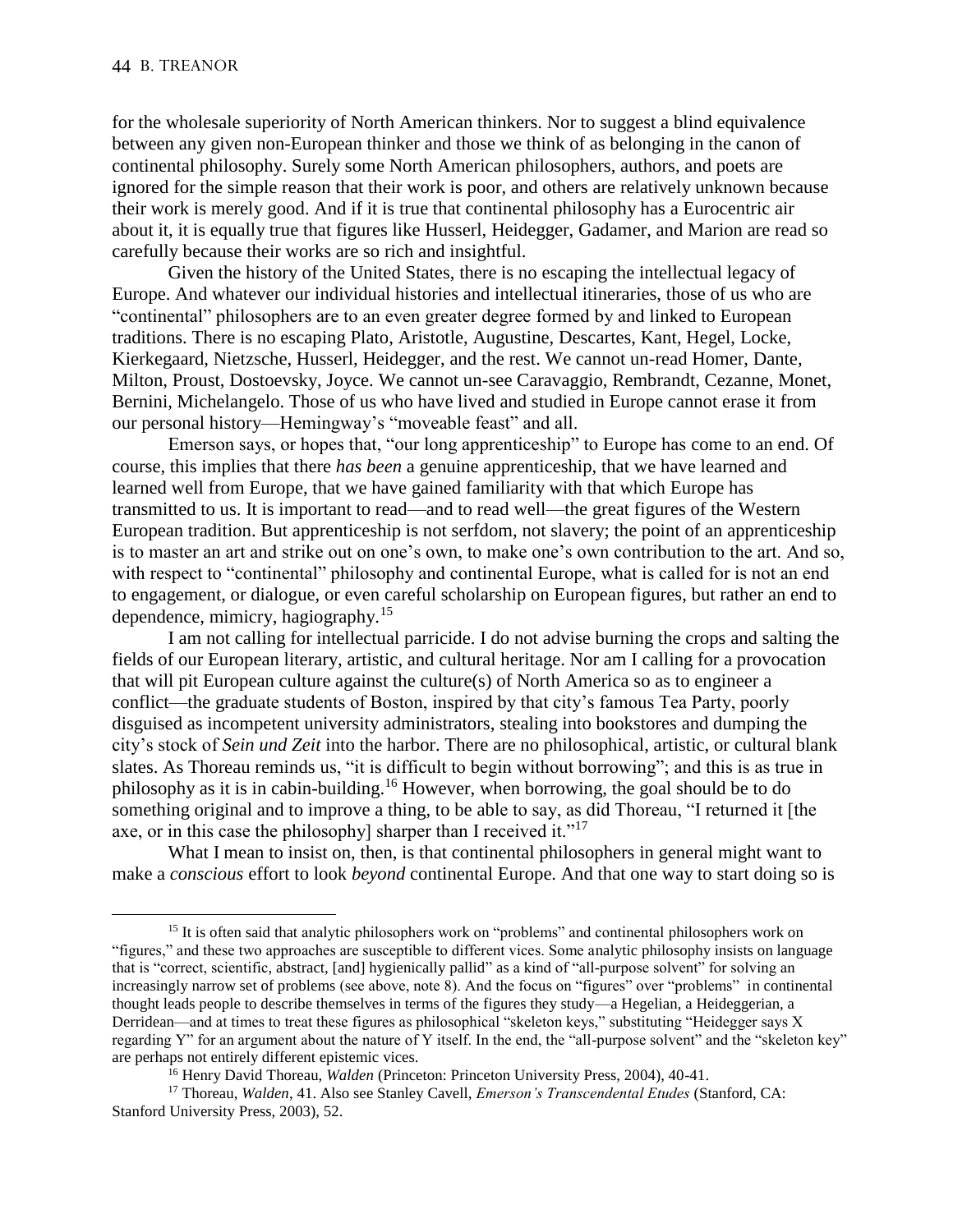by paying attention to one's particular historical, cultural, geographical, biological place.<sup>18</sup> I am not suggesting that we give up on studying philosophers from  $20<sup>th</sup>$  century continental Europe. I am, however, suggesting that we might want to apply the *methodological* resources of "continental" philosophy while working from the cultures, traditions, figures, questions, and concepts of other continents. And that, conversely, we might want to apply the cultural and intellectual resources of those other continents to continental philosophy, shaping its methodology. Dialogue is, after all, a two-way street.

### **4. New Thinking**

If we are going to follow Emerson's exhortation toward a greater independence that will allow us to articulate distinctively American philosophies, he suggests several "influences" that might guide us in our efforts: the past, action, and nature.<sup>19</sup>

#### (a) *The Past*

 $\overline{a}$ 

As I've indicated, a "break with tradition" is never complete. And Emerson explicitly exhorts us to engage "*the past*," the very seat of that tradition from which he hopes to declare a kind of independence. The "mind of the Past" is communicated to us in many forms: "literature," "art," "institutions," and, one presumes, poetry, music, and mythology, as well as all forms of material culture, from architecture to clothing and cuisine.<sup>20</sup> In the context of the matter at issue, the past would be the canon of "continental philosophy."

Emerson maintains that books are the best and noblest means of transmitting truth, insight, and innovation to posterity. The scholar takes the world and life, and in them or through them finds some element of truth, which she records in a book.<sup>21</sup> But, in a very hermeneutic moment, Emerson maintains that no such distillation of truth is ever perfect, and no transmission ever without loss or error. Because every scholar is historically situated and because no scholar can ever fully transcend her time, each book, each expression of truth, remains influenced by what is "conventional" and "perishable"—that is, by the contingencies of the hermeneutic perspectives and prejudices of the author. When we view books as pure distillations of truth—or when we view canonical figures of philosophy as dogmatically authoritative—they become poisonous: "the guide becomes a tyrant."<sup>22</sup> Therefore, Emerson insists, "each age [and, here I would add, each *place*]… must write its own books."<sup>23</sup>

This is familiar territory for hermeneutic philosophy: no book, no account, offers us a complete or unambiguous account of the truth. "Books are the best of things, well used; abused, among the worst," writes Emerson.<sup>24</sup> And a problem arises when

<sup>&</sup>lt;sup>18</sup> There is a rich history of place-sensitivity in environmental philosophy. For some earlier work, see Ed Casey, *Getting Back Into Place* (Bloomington, IN: Indiana University Press, 1993) and Robert Mugerauer, *Interpretations on Behalf of Place* (Albany, NY: SUNY Press., 1994).

 $19$  In terms of both importance and temporal succession, Emerson treats them in the following order: nature, the past, action. Here I treat them in a different sequence in order to build toward the importance of *place*.

<sup>20</sup> Emerson, "The American Scholar," 56.

<sup>21</sup> Emerson, "The American Scholar," 56.

<sup>22</sup> Emerson, "The American Scholar," 57.

<sup>&</sup>lt;sup>23</sup> Emerson, "The American Scholar," 56.

<sup>&</sup>lt;sup>24</sup> Emerson, "The American Scholar," 57.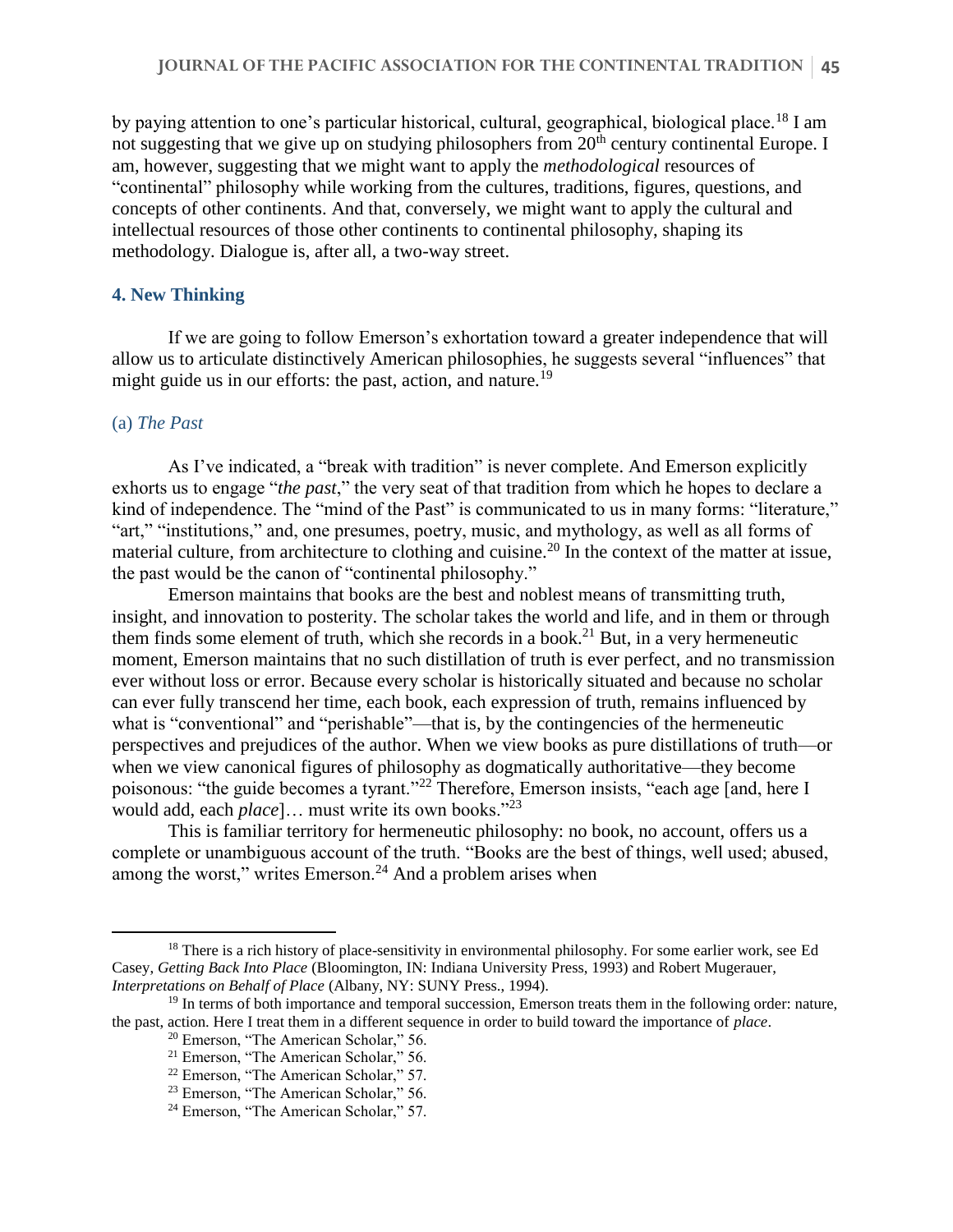Meek young men grow up in libraries, believing it their duty to accept the views, which Cicero, which Locke, which Bacon, have given [to whom we might add Nietzsche, Heidegger, Derrida], forgetful that Cicero, Locke, and Bacon were only young men in libraries, when they wrote those books. $25$ 

Great books, read well, can enlighten us and ennoble us. But the written word is not for imitation, veneration, or fetishization; it is for *inspiration*. "The past" is an indispensable tool and ally in the quest for truth and wisdom; but for Emerson the past never trumps nature and action, never trumps the lived experience of the scholar, the revelations of particular places in particular times.

Books are for the scholar's idle times. When he can read God directly, the hour is too precious to be wasted in other men's transcripts of their readings. But when intervals of darkness come, as they must, —when the sun is hid, and the stars withdraw their shining, we repair to the lamps which were kindled by their ray, to guide our steps to the East again, where the dawn is.<sup>26</sup>

Books will, and should, remain a rich source of knowledge, wisdom, and inspiration. But our philosophies should be more than a mere history of ideas. The point of life is to live, not to read; and truth always requires an element of personal engagement.

## (b) *Action*

 $\overline{a}$ 

It is for this reason that Emerson also insists that *action* is necessary in moving past convention and expressing new truths. Although for the scholar action is subordinate to reflection, the scholar must be active in the world. Without action, a thought cannot "ripen into truth." Here Emerson embraces something of the same spirit that fires Peirce and James, the idea that what really matters is how ideas affect the world: "There can *be* no difference anywhere that doesn't make a difference elsewhere – no difference in abstract truth that doesn't express itself in a difference in concrete fact and in conduct consequent upon that fact, imposed on somebody, somehow, somewhere and somewhen."<sup>27</sup> For Emerson, an action is the "perfection and publication" of thought.<sup>28</sup>

Thinking and action are to some degree co-constitutive; and the connection between thought and action means that actions are, in this particular sense, distinctive human capacities. "Actions" without thought are not, strictly speaking, actions at all. A mere gesture or operation might be brought about unreflectively, or instinctively, or as the result of some appetite; but an action in the proper sense flows from thought. Conversely, thoughts without actions are in some sense incomplete. Thinking is, on its own, at best a merely "partial" act; action completes thought, makes it real, actual. Not only does thinking manifest itself *in* life, it is based *on* life. In order to think, the scholar must have something on which to reflect. Life provides the raw material, from which thought draws nourishment: "Only so much do I know, as I have lived,"<sup>29</sup> writes Emerson. So life provides both the raw material for thought and the arena in which

<sup>25</sup> Emerson, "The American Scholar," 57.

<sup>26</sup> Emerson, "The American Scholar," 58.

<sup>27</sup> William James, *Pragmatism* (New York: Dover Publications, 1995), 20.

<sup>28</sup> Ralph Waldo Emerson, "Nature" in *Essays and Lectures* (New York: Library of America, 1983), 30.

<sup>29</sup> Emerson, "The American Scholar," 60.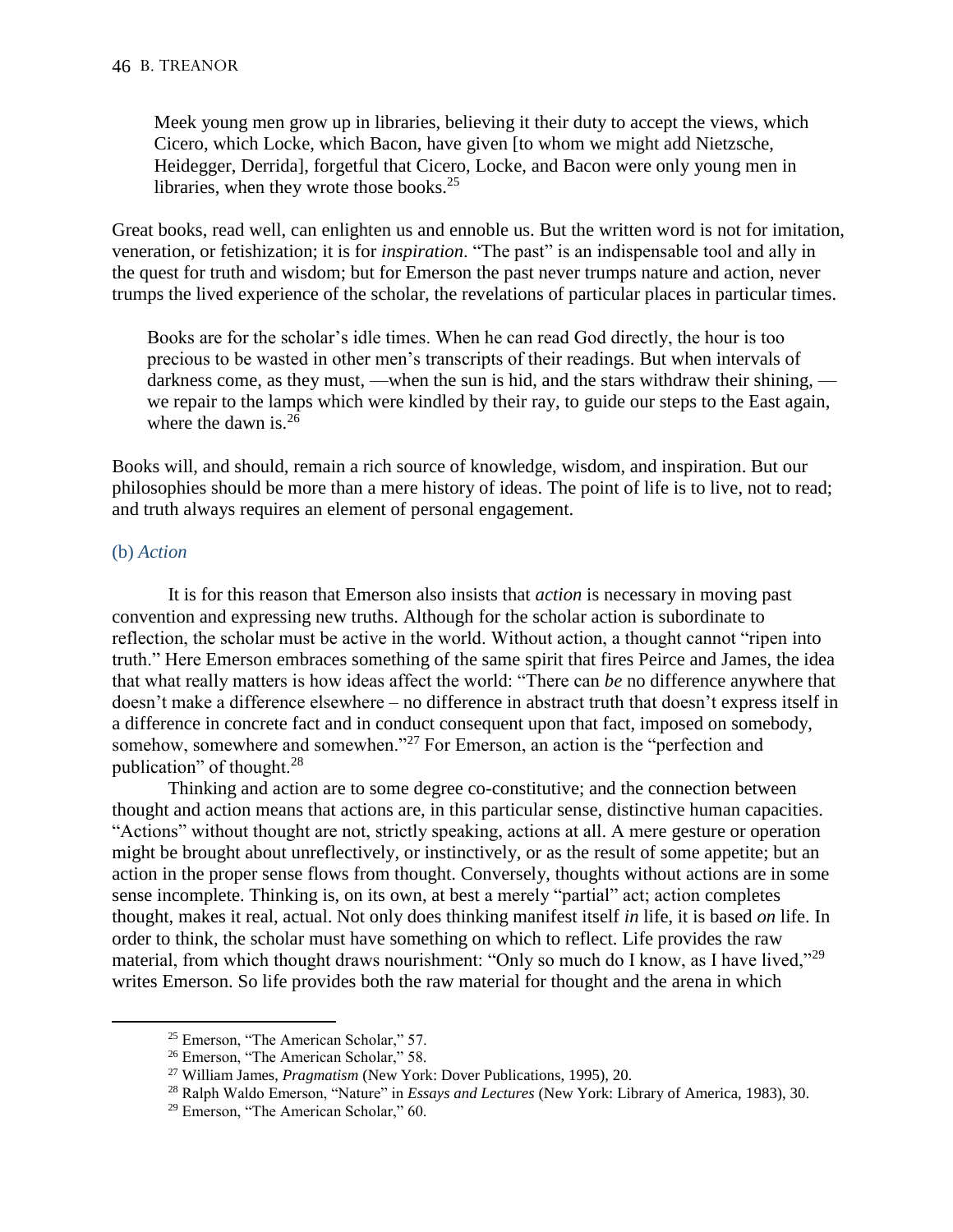thought can become manifest, which helps to explain the strong experiential, observational, and empirical bent of many of those influenced by Emerson (e.g., Thoreau, Muir).

### (c) *Nature*

 $\overline{a}$ 

Finally—and perhaps most distinctive of the approach taken by Emerson and Thoreau, as well as their heirs in the American West—we must remain attentive to *nature*. "Nature" should be taken in the full transcendentalist sense of the term. To be sure, it includes the forests, lakes, rivers, and mountains that people often associate with nature; but Emerson's Nature is more comprehensive than the study of biota. For him, Nature is the entire "web of God."<sup>30</sup> In Nature we find both the transcendent (that which surpasses us) and the transcendental (that which provides the conditions of possibility for anything at all). Thus, transcendentalists insist that the laws of nature and the inner law of the human mind reflect and correspond to each other (the world is "a shadow of my soul," "another me"). Here, as in Kant and in Kohák, the moral law within is a reflection of the starry sky above; the "law of nature" and the "law of spirit" reflect each other, reveal the same reality, speak the same truth.<sup>31</sup>

On this view, engaging nature does not require a trip to a national park or other area of preserved sublimity; Emerson finds nature in the local, the particular, and the ordinary: "I ask not for the great, the remote, the romantic; what is doing in Italy or Arabia; what is Greek art, or Provençal minstrelsy; I embrace the common, I explore and sit at the feet of the familiar, the low…"<sup>32</sup> This focus is possible precisely because the grandeur of nature encompasses the spectacular and the common: "one design unites and animates the farthest pinnacle and the lowest trench."<sup>33</sup> It is Thoreau who most strikingly develops Emerson's transcendental view of nature in relation to particular, concrete places. Whether in Concord town or at Walden Pond or on the summit of Mount Ktaadn, Thoreau recognizes that particular places speak to us in particular ways, and so contribute to the shaping of our world.

\* \* \*

What would it look like to pursue philosophy with some of the insights drawn from Continental<sub>1</sub> without feeling constrained by the need to do so within the cultural and historical framework of Continental2? What would it look like for America to express *itself* philosophically?

If Emerson is right, a distinctively American contribution to philosophy—and this would apply, equally, to distinctive contributions from any other culture or place—would start from the local and the particular, from our experience, in the idiom of our poets and artists, attentive to the

<sup>30</sup> Emerson, "The American Scholar," 55.

 $31$  Some aspects of transcendentalism seem to set up a binary between nature and culture that is difficult to maintain given contemporary work in environmental philosophy. Nevertheless, I think there are important insights to draw on here. While I appreciate arguments that insist there is no clear way to make a distinction between nature and culture, I am unwilling to give up entirely the concept of "nature" or "wilderness," or the idea that in some meaningful way nature can "speak" to us. Hermeneutically, I think we can say simultaneously (1) that nature and culture cannot be neatly and clearly differentiated, that there is no binary we can identify or establish here, and (2) that there remains didactic, philosophical, and even ontological reasons to maintain the language of nature and culture.

<sup>&</sup>lt;sup>32</sup> Emerson, "The American Scholar," 68-69. No need to search for the "clearing of Being" in the *Schwarzwald*. One can find it outside of Concord, or on Boston Common.

<sup>33</sup> Emerson, "The American Scholar," 69.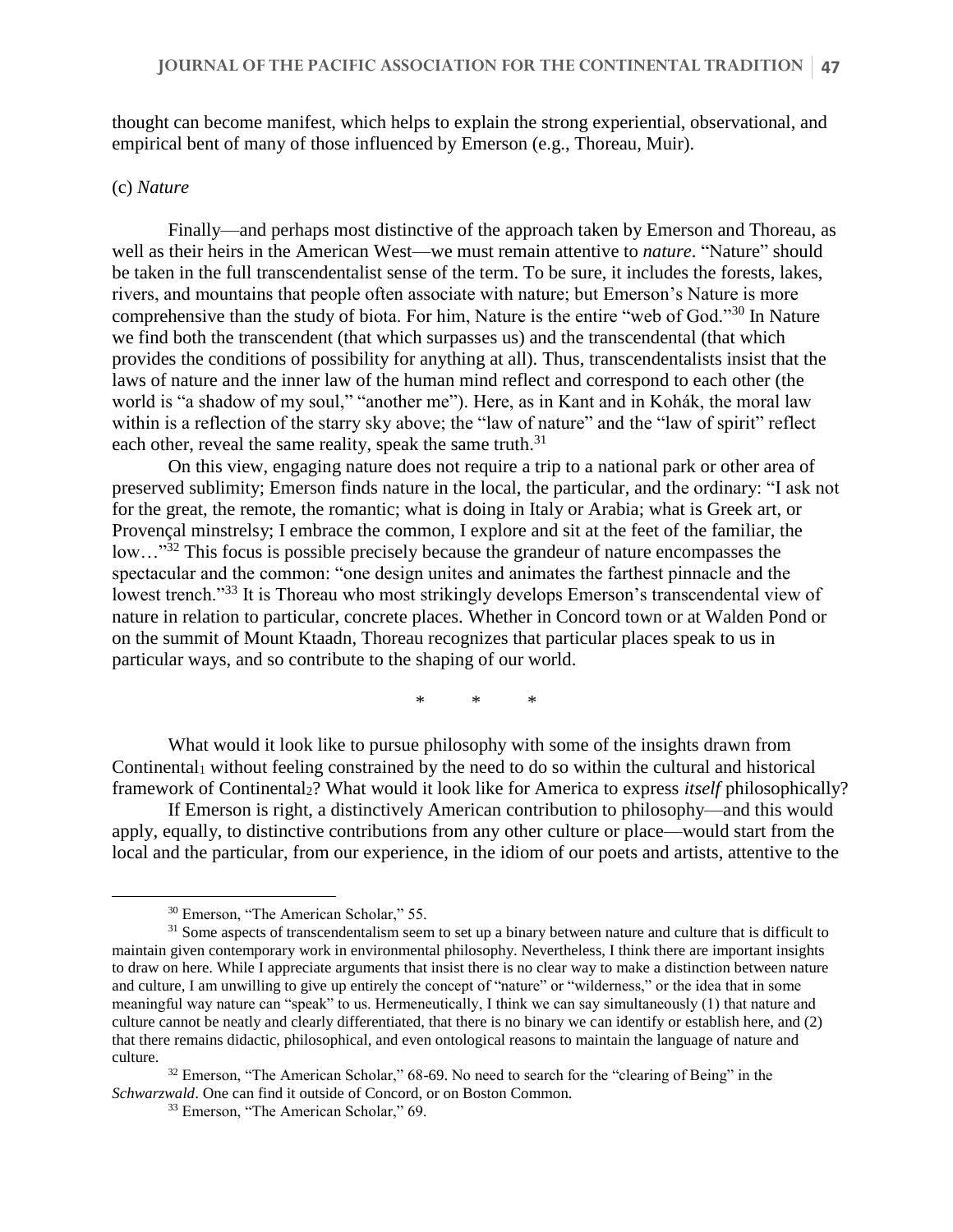phenomena and the questions that arise from our place and our time. But that short answer proves rather complicated in the case of "America." The United States is, famously, an "immigrant country," the diversity of which complicates any characterization of "distinctively American" expression. Any version of a "distinctively" American narrative—including the one we are about to consider—is, or ought to be, haunted by the voices of its others: for example, the First Nations of North America, which suffered genocide at the hands of colonial settlers, and the slaves brought to this continent against their will. There can be no easy synthesis of a singular "American experience," and no totalizing "American expression" that sums up that experience in a neat unit. At best we are able to identify distinctively American expressions, in the plural; and we must recognize, hermeneutically, that all such expressions are partial and incomplete, and remain haunted by things that are unsaid, voices that are not included.

In what follows, we'll explore one way in which the resources of continental philosophy—phenomenological description, hermeneutical interpretation—can help to shed light on the experience of a distinctively American experience of place: "the West." This topic suggests itself for a variety of reasons. PACT and *JPACT* are both projects formed around and deeply responsive to *place*. And in some sense each provides a forum for an open-ended, polyvocal response to the question "what does it mean to philosophize in *places* that sit on or face the Pacific?"

### **PART II: PHILOSOPHY BEGINS IN WANDER**

#### **5.** *D'où parlez-vouz***?**

 $\overline{a}$ 

Let's begin, ironically enough, with a French question. Richard Kearney tells us that Paul Ricoeur would begin his graduate seminars by asking each student *d'où parlez-vouz*, that is, "*from where* do you speak?"<sup>34</sup> The "where" with which Ricoeur was concerned certainly included national identity, religious tradition, linguistic home, and the other sorts of cultural identifiers to which Kearney refers in his own response to the question; however, the "where" from which we speak, the where that shapes our respective hermeneutic horizons, is also material, topographic, and placial. $35$ 

What does it mean to speak "from the West"?

The West to which I refer is not primarily the West of European culture in the industrialized global north—the West of Plato and Descartes, of Abraham and Jesus, of capitalism and democracy—though this is also undoubtedly true in its way. By "the West" I mean the West of the Montana big-sky country, the West of the Four Corners, the West of the central California coast and Pacific Ocean, the West of the Sierra Nevada. This is the West evoked by Wallace Stegner's famous phrase "the geography of hope," and indeed by complexities of that phrase that Stegner himself never fully unpacked.<sup>36</sup>

<sup>34</sup> Richard Kearney, *Anatheism* (New York: Columbia University Press, 2010), xi.

<sup>35</sup> See Brian Treanor, "Earthy Hermeneutics: Beyond the Metaphor of the Text" in *Continental Philosophy and the Environment*, ed. Jonathan Maskit (Lanham, MA: Rowman and Littlefield International, forthcoming).

<sup>36</sup> Wallace Stegner, "The Wilderness Letter," which appears as "To: David Pesonen, December 3, 1960" in *The Selected Letters of Wallace Stegner,* ed. Page Stegner (Shoemaker and Hoard, 2007), 352-357. Of course, the West, like all hermeneutic realities, is multifaceted within its (quasi)unity. The edges of this landscape include areas that are substantially different, but still noticeably "Western" in some significant way. Thus, the urban coastal cities of San Diego and Los Angeles defy the general character of the West as small towns in big spaces (though I must confess that the vastness of the Pacific Ocean, which resists even the gigantomachean and malignant growth of Los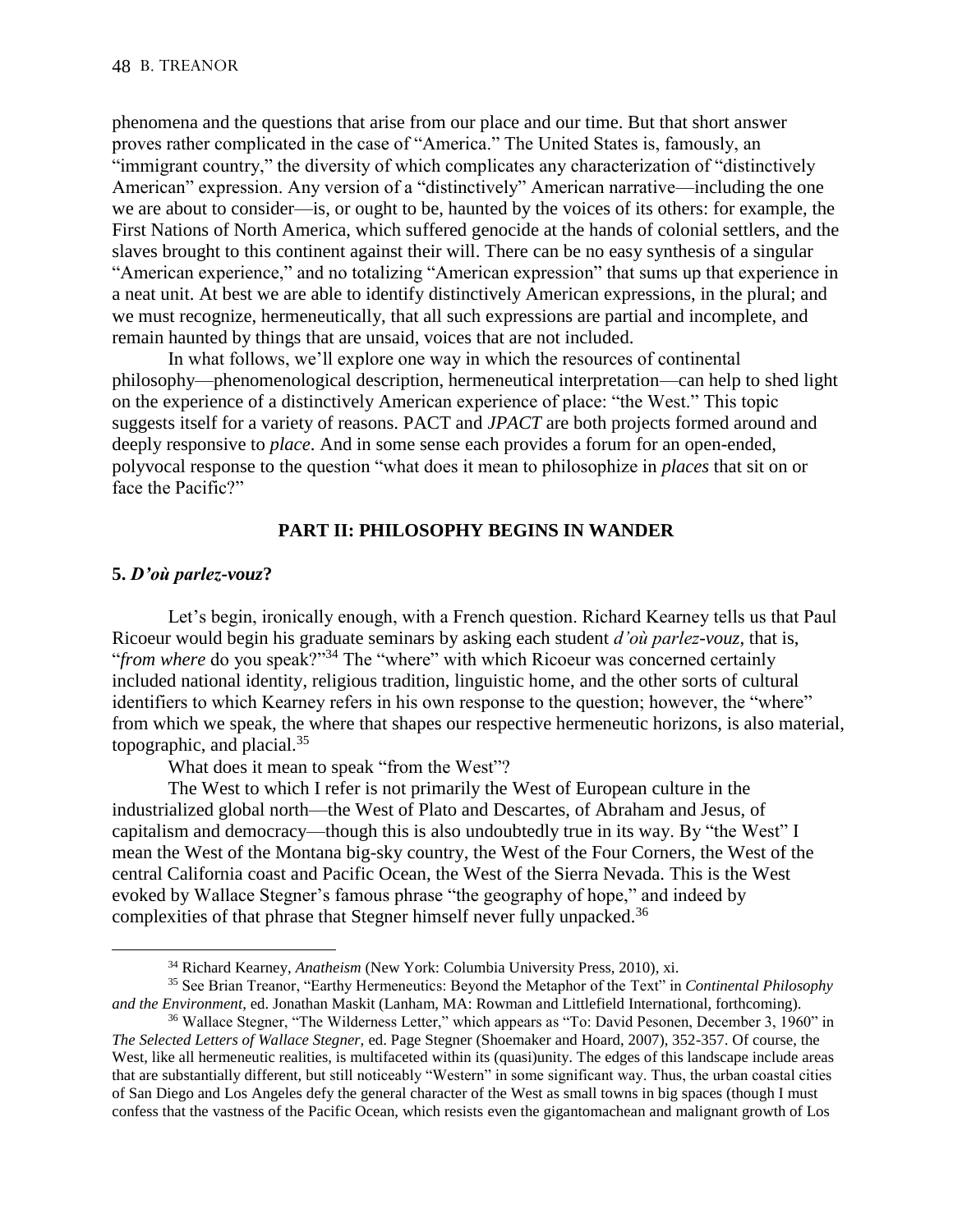To know the West—or indeed, any other place—one must have a sense of "the lay of the land," and this in a variety of senses. First, the lay evokes the physical reality of the land in its folded, variegated complexity, which constitutes its particular "directionality": the strata of its geology, the talweg of its watershed, the prevailing winds which sweep it, the cycle of nutrients (e.g., salmon runs) that sustain it. Second, the lay of the land includes the lay—the lyric or narrative poem—of its history: the story of its specific locales, of the flora and fauna that inhabit it, of the human cultures that people it, and of the interactions of these various constituencies. Finally, lay brings to mind the directionality and twists of rope strands, and so reminds us that topographic and narrative lays are part of one unified placescape. Reality is never composed of a single, unambiguous thread; it is always a complex, mixed affair. And understanding it requires a nuanced hermeneutic sensitivity.

Distinctive "American," "Western," or "Pacific" contributions to "continental" philosophy would have to consider all this and more. Here I offer just one example drawing on American figures who engage the idea and reality of the West, not in order to suggest it is definitive—as I've noted, there are multiple American and Western narratives, and multiple American and Western places—but rather as an example of the ways in which narratives or philosophies interact with topography to shape places.<sup>37</sup> My wager here, all too brief, is that reflecting on the experience of "the West" can give us some hermeneutical insight into dwelling more thoughtfully on the Earth.

#### **6. Two Types of Westerners**

 $\overline{a}$ 

Drawing on Crèvacoeur's celebrated *Letters from an American Farmer*, and on his own keen observation, Wallace Stegner sketches out two general character types formed by the American West.<sup>38</sup> The first type was what Crèvacoeur called the "new" American man, the frontier farmer; he was "industrious, optimistic, upwardly mobile" and, more, "family-oriented, socially responsible… a lover of both hearth and earth, [and] a builder of communities."<sup>39</sup> He represented the liberty for which America was widely known, but without the dark side of that freedom, which is illustrated by a second type of frontier denizen. This second type lived alone or with a small family; "he had no fixed abode, tilled no ground or tilled it only fitfully, lived by killing, was footloose, uncouth, antisocial, impatient of responsibility and law."<sup>40</sup> We can think of these two rough character types as "settlers" and "transients."

Crèvacoeur hoped that the wild, transient westerner would die out and give way to the more industrious and settled westerner; but this both happened and failed to happen. It happened in the sense that as "civilization" moved westward and population centers grew, people became more settled—whether as rural farmers or urban workers and merchants. It failed to happen in the sense that the transient character type reappeared and persisted on the edge of the frontier as

Angeles, strikes me as somehow archetypally Western, as do ocean narratives like *Moby Dick* and *Two Years Before the Mast*). Likewise the lush rainforests of the Pacific Northwest are at odds with the aridity that seems so characteristic of the West.

<sup>37</sup> For the significance of the West as an idea, see Roderick Nash, *Wilderness and the American Mind* (New Haven, CT: Yale University Press, 1967).

<sup>38</sup> J. Hector St. John de Crèvecoeur, *Letters From an American Farmer and Other Essays* edited by Dennis D. Moore (Harvard University Press; 2012). Also see Wallace Stegner, *Where the Bluebird Sings to the Lemonade Springs: Living and Writing in the West* (New York: The Modern Library).

<sup>39</sup> Stegner, *Where the Bluebird Sings*, 104.

<sup>40</sup> Stegner, *Where the Bluebird Sings*, 105.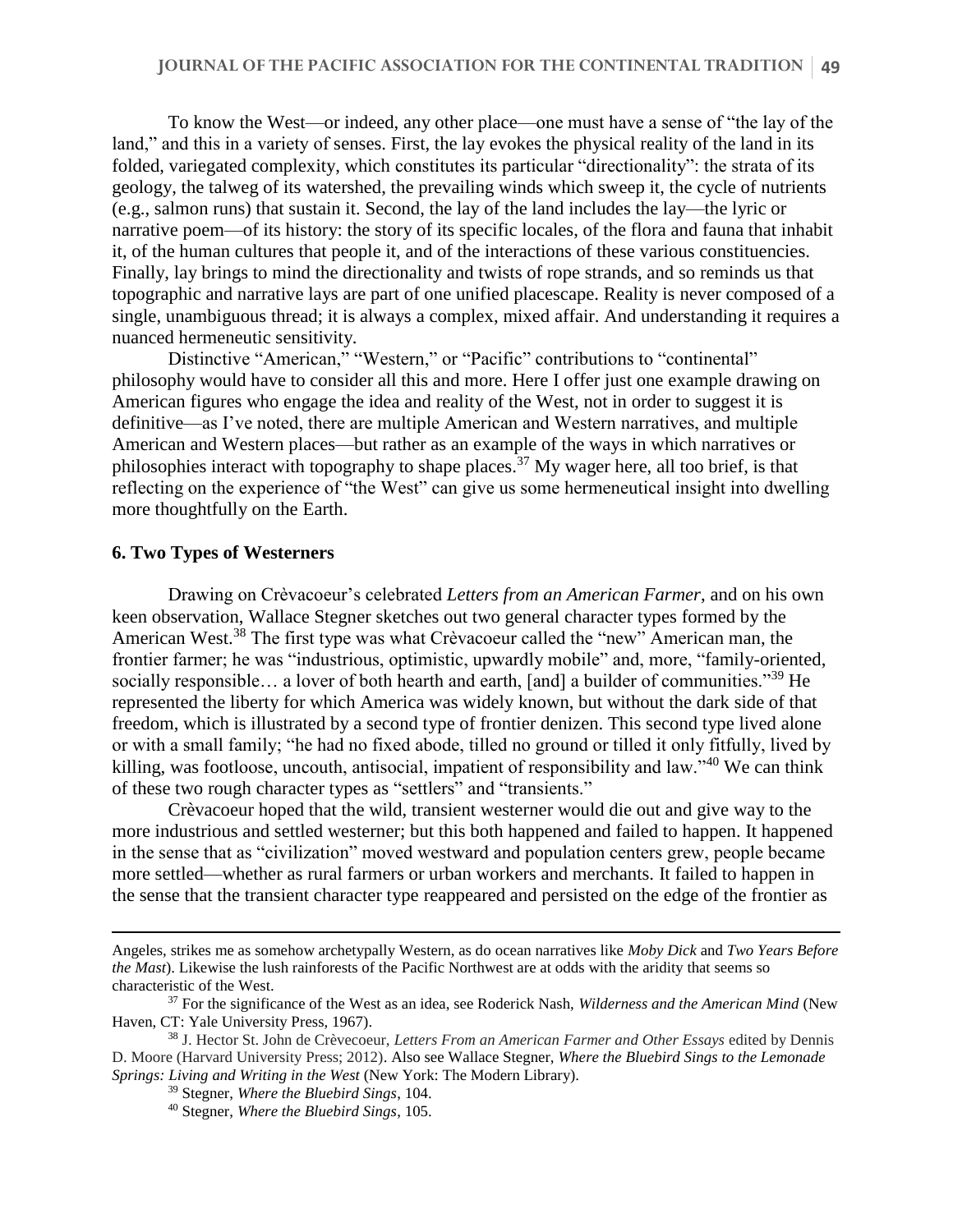it moved from the Ohio River Valley to, in succession, the Mississippi River Valley, the Great Plains, the Rocky Mountains, the Pacific Coast, and finally—if less characteristically "Western"—to Alaska. Moreover, our view of such characters underwent a kind of "mythic enlargement<sup>"41</sup> that distorted our perception of their virtues and vices, which affected even communities well behind the frontier. The transient characters were always those linked with the frontier and the wild; and the frontier plays such a prominent role in the American narrative imagination that it was nearly inevitable that we would mythologize the figures associated with it. The transient—an exploiter rather than a cultivator, anti-social rather than cooperative, uncultured and uneducated—became, in our cultural myths, the anti-heroic high plains drifter: independent, self-sufficient, a law unto himself, tribe of one. As a result, says Stegner, "being a Westerner is not simple."<sup>42</sup>

Every American is several people, and one of them is or would like to be a placed person, another is the opposite, the displaced person, cousin not to Thoreau but to Daniel Boone, dreamer not of Walden Pond but of far horizons, traveler not in Concord but in wild unsettled places, explorer not inward but outward.<sup>43</sup>

The complexity of the "Western" character is captured in these competing drives for hearth and horizon—Kerouac's longing for the open road alongside Snyder's attentiveness to particular places. The power of place is magnetic: it pulls people in, they settle down. Many of them become deeply connected to particular bioregions, landscapes, towns, or places. But the West is so full of magnetic places, that it is equally true that many people are powerfully drawn to something just over the next ridge or across the next river. As the Germans note, a person can suffer from either, or both, a desire for home (*Heimweh*, the aching for home, or homesickness) and a desire for the horizon (*Fernweh*, an 'aching for the distant,' or wanderlust). However, because "the West" moved with "the frontier," we have tended to associate the West with the wanderlust of the "high plains drifter" rather than hominess of the "implaced settler."

But there are at least two problems with this preference for and mythic enlargement of the high plains drifter, its consequent persistence of that archetype in the American psyche, and its global impact through American cultural influence. First, the lionization of that figure is a post-hoc distortion of a much more cooperative and community-oriented society. Natty Bumppo is a "very American figure" but in some sense he is "not a full human being. He is a wild man of the woods, a Sasquatch."<sup>44</sup> Figures like this serve best as a reminder of an essential aspect of the good person and the good life, as Enkidu did for Gilgamesh. Our mythology would have us believe that the Western version of Bumpo—the solitary drifter of mid-20<sup>th</sup> century films—was a model for virtue and an embodiment of that which is distinctively American and Western. However, far from ruling the West as independent, rough-but-just anti-heroes, these itinerants were often both less admirable and less successful than they are made out to be in cultural narratives: "the only real individualists in the West… wound up on one end of a rope whose other end was in the hands of a bunch of cooperators."<sup>45</sup>

<sup>41</sup> Stegner, *Where the Bluebird Sings*, 103.

<sup>42</sup> Stegner, *Where the Bluebird Sings*, 100.

<sup>43</sup> Stegner, *Where the Bluebird Sings*, 199. Although Stegner pegs Thoreau as a homebody here, he is referring to the popular conceptions of Thoreau (and of Daniel Boone). The actual Thoreau, as we see below, was an advocate of both implacement and displacement

<sup>44</sup> Stegner, *Where the Bluebird Sings*, 200.

<sup>45</sup> Stegner referencing a quip by Bernard DeVoto in Stegner, *Where the Bluebird Sings*, 50.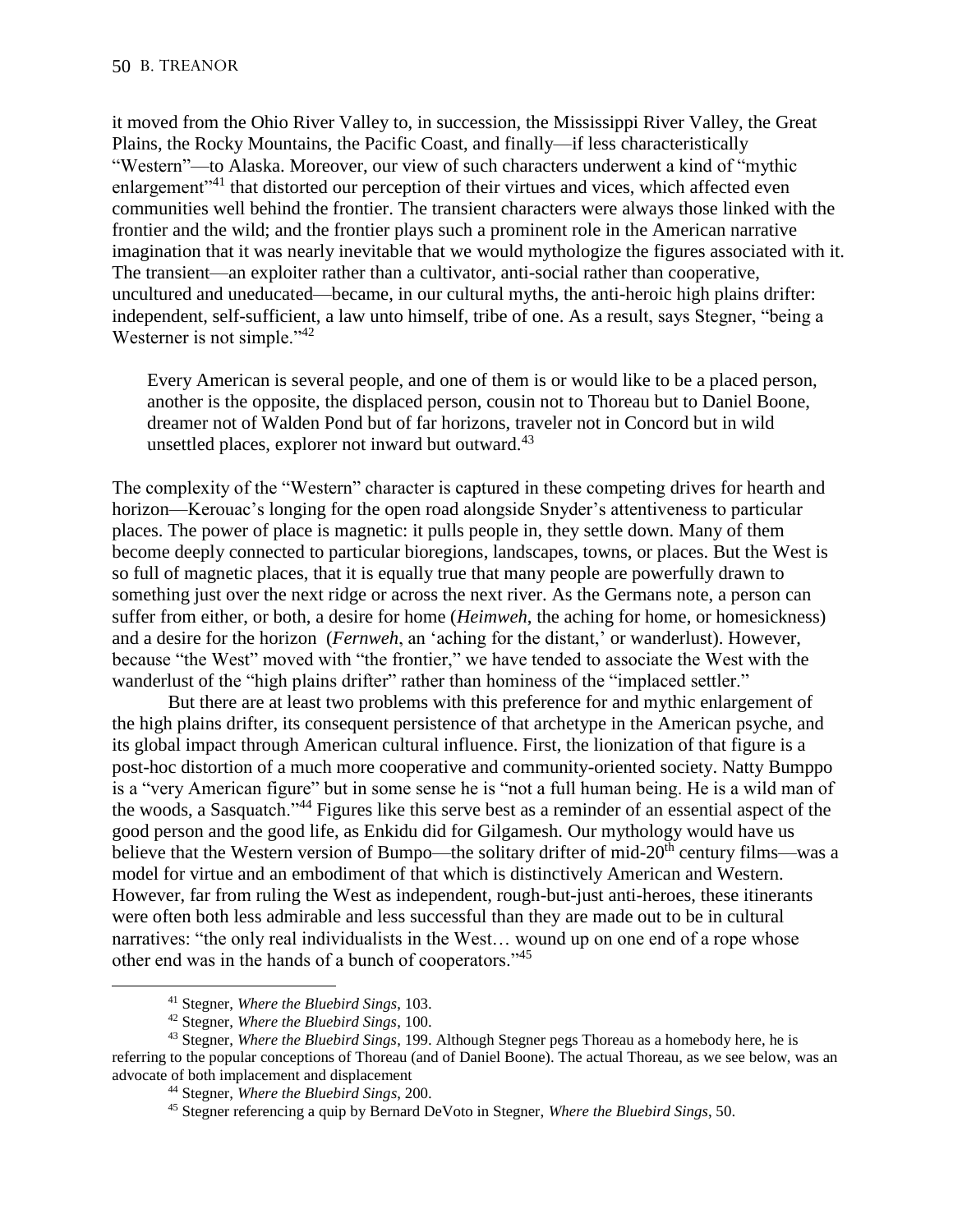The second problem with the mythic enlargement of the transient type is that, even if it were true to history, the environment in which those characters and their virtues supposedly flourished no longer exists. The image of a solitary wanderer who takes what he needs before moving on, with no thought of the aftermath of his passage, someone who cares little for his connection to wider society, someone whose sense of justice is founded on knee-jerk violence and retribution is one that is both outdated and dangerous in a world populated by some seven billion souls. The world we've mythologized is not our world; and the characters that populate that mythology would not fit or flourish in our world. The population of the West has exploded since Crèvacoeur's time, as have the per capita resource use and waste footprints of its inhabitants. Aridity has always been characteristic of "the West," demarcated by Powell's famous 100<sup>th</sup> meridian, west of which rainfall is scarce enough to require artificial irrigation. Such an environment means that people will cluster around relatively scarce resources, especially water, and that settlements will consequently be separated by significant distances. As population grows around limited resources, technological innovations—for example, dams—are deployed to expand the human carrying capacity of the area; but these inevitably alter the landscape, the distribution and movement of flora and fauna, and other local particularities in unpredictable and often problematic ways. Witness the near-destruction of many historic Pacific salmon runs by damns. Eventually, population growth expands to environments that are entirely unsuitable for significant development (e.g., scores of golf courses in the desert of Las Vegas). Even before the most dramatic forms of ecological overshoot, the pressures of limited resources induce many people to pack up and move on in search of greener pastures—the next undeveloped valley, the up-and-coming neighborhood, the last "hidden gem" of a mountain town.

As a consequence, the geography of the West is "raided more often than settled,"<sup>46</sup> whether the boomtown is a Wyoming oilfield or a cluster of tech startups in San Francisco. In either case, the model is the same: move in, exploit conditions for short-term, explosive growth, and move out for greener pastures when the place becomes too crowded, too polluted, too bourgeois, or just too "yesterday." This boom and bust economic model—as opposed to a model of long-term sustainable abundance—is an echo of the way in which we have interacted with the places of the West: "Indifferent to, or contemptuous of, or afraid to commit ourselves to, our physical and local surroundings, always hopeful of something better, hooked on change, a lot of us have never stayed in one place long enough to learn it, or have learned it only to leave it."<sup>47</sup>

If such behavior was ever really a virtue, it is a virtue whose time has passed. As Stegner notes, "complete independence, absolute freedom of movement, are exhilarating for a time… but [it is likely that they do] not wear well." Consequently, he concluded that it is "probably time we settled down… probably time we looked around us instead of looking ahead…. Neither the country nor the society we built out of it can be healthy until we stop raiding and running, and learn to be quiet part of the time, and acquire the sense not of ownership but of belonging."<sup>48</sup>

<sup>46</sup> Stegner, *Where the Bluebird Sings*, 202.

<sup>47</sup> Stegner, *Where the Bluebird Sings*, 204.

<sup>48</sup> Stegner, *Where the Bluebird Sings*, 206. Although this was made in the context of the recognition that "I doubt that we will ever get the motion out of the American, for everything in his culture of opportunity and abundance has, up to now, urged motion upon him as a form of virtue." (ibid., 205). Stegner also recognizes the possibility of responsible movement, including the migratoriness that is our focus here. Although some boom-andbust Western movement resembles the swarming of locusts, other human movement resembles "the traditional, seasonal, social migratoriness of shepherd tribes" or, he adds, "of the academic tribes who every June leave Cambridge or New Haven for summer places in Vermont, and every September return to their winter range" (ibid., 200).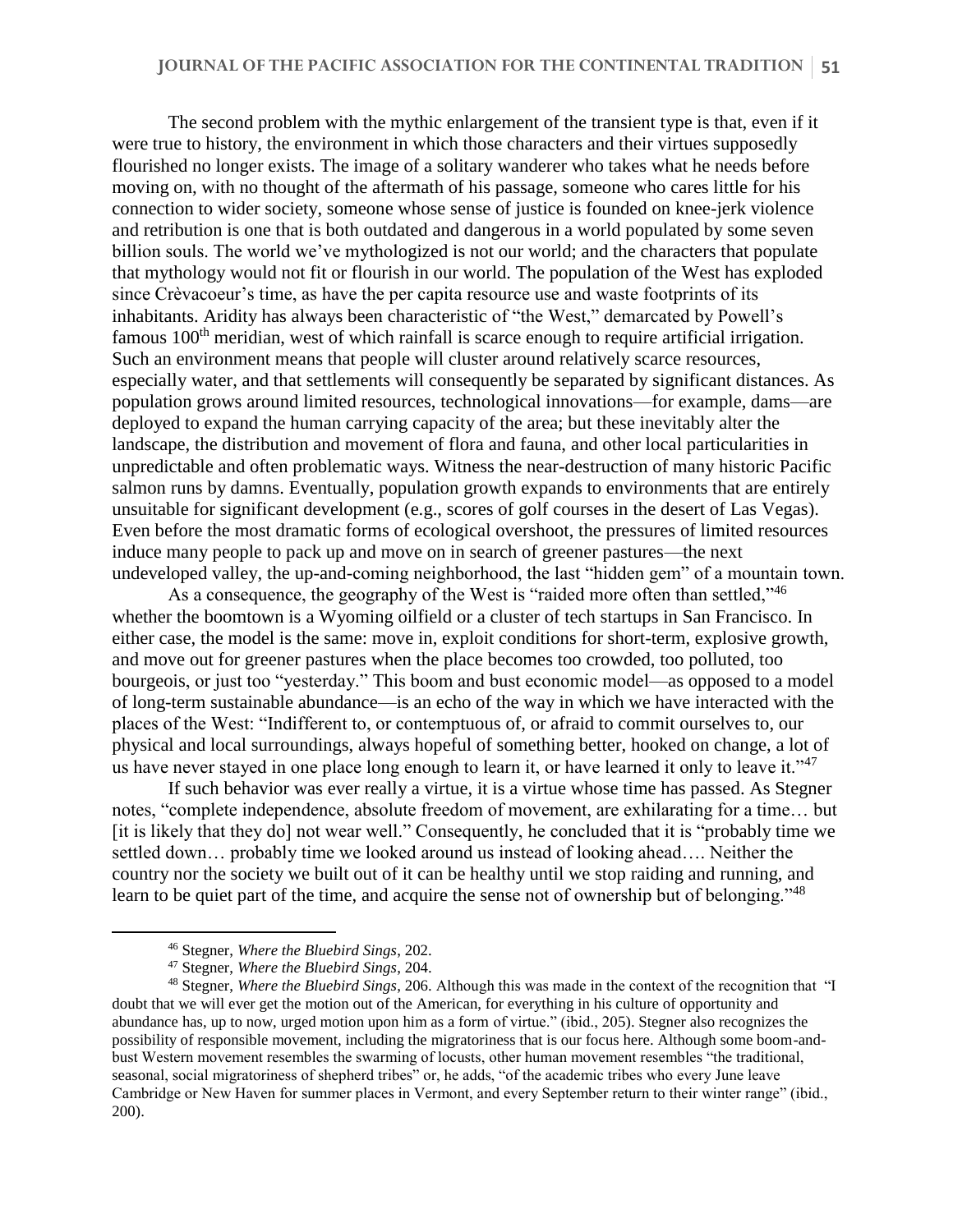### **7. Migration: Wisdom Wanders Between Places**

The West and the people in it have perpetuated or endured many catastrophes, only some of which I've mentioned, and those only in passing. A full accounting of the West as place and what it has to teach us would have to consider the range of atrocities and advances, tragedies and triumphs, virtues and vices associated with its places and histories. And surely one of the things the West has taught and is continuing to teach us is that many of the behaviors it encouraged or allowed—rootlessness, itinerant scavenging, boom-and-bust economies, to say nothing of Manifest Destiny, utilitarian-cornucopian views of nature, and so forth—proved to be deeply misguided. Stegner was correct: it is time for us to live on the Earth in a different manner, one that takes into account disappearing frontiers, limited resources, and a diverse, booming human population—that is, a world that is shrinking in significant ways.

But the lessons taught by a place are never univocal, and they are never final. The West teaches us more than one thing, both as a present reality and as a lingering effect of our historical interactions with it. And if the West has taught us that rootlessness has its limits and comes at a price, might it not also remind us, under the gaze of a more attentive reflection, that wandering is not without merit or value? The trick, perhaps, is to live in a place in a manner that is *rooted* enough to know it, deep down in its topography and seasons and moods, but simultaneously *restless* enough to desire and appreciate difference. To love both the hearth and the horizon.

In his famous essay "Walking," Thoreau likens his peregrinations to the unknown paths of non-returning comets, which on first gloss might seem to encourage the very rootlessness the West has taught us is unsustainable. However, everyone who has read Thoreau well knows that the spirit that animates him is more aligned with careful observation, stewardship, and simplicity, and is deeply at odds with rootless exploitation. We ought, therefore, to emphasize and heed a different metaphor—one Thoreau uses much more frequently—as we seek to frame and understand the complex lessons taught to us by the geography of the West: *migration*.

To put this claim in a trope more familiar to post-Levinasian continental philosophy, perhaps the model for mobility ought not be Abraham (leaving home without a backward glance, lured by the promise of something over the horizon), nor Odysseus (committed to one home, but largely a plunderer of other places), but rather a third way, one that takes our migratory brothers and sisters—for example, the bison, salmon, gray whales, and other non-human animals so deeply emblematic of the American West—as models. If the lessons of the West can teach us something useful in terms of the hermeneutics of place, perhaps it is precisely the value of the productive tension between the irresistible call or lure of the other and the desire or need to be rooted in the familiar. The geography of the West teaches us, paradoxically, both that it is good to settle down, live within limits, and know your place, and at the same time that "our village life would stagnate if it were not for the unexplored forests and meadows which surround it. *We need the tonic of wildness*."<sup>49</sup> Enkidu and Natty Bumppo have, after all, their own virtues. For good humans, the point is neither to sink a single taproot and remain fixed in one spot (like an oak in well-drained soil), nor to surge ravenously from place to place (like swarming locusts), but rather to wander-within-implacement or migrate-between-places.<sup>50</sup> For Thoreau and the stream of

<sup>49</sup> Thoreau, *Walden*, 557. Emphasis mine.

<sup>&</sup>lt;sup>50</sup> For an account of ways in which homogenized space influences implacement, see Gerard Kuperus, *Ecopolitical Homelessness: Defining Place in an Unsettled World* (London: Routledge, 2016).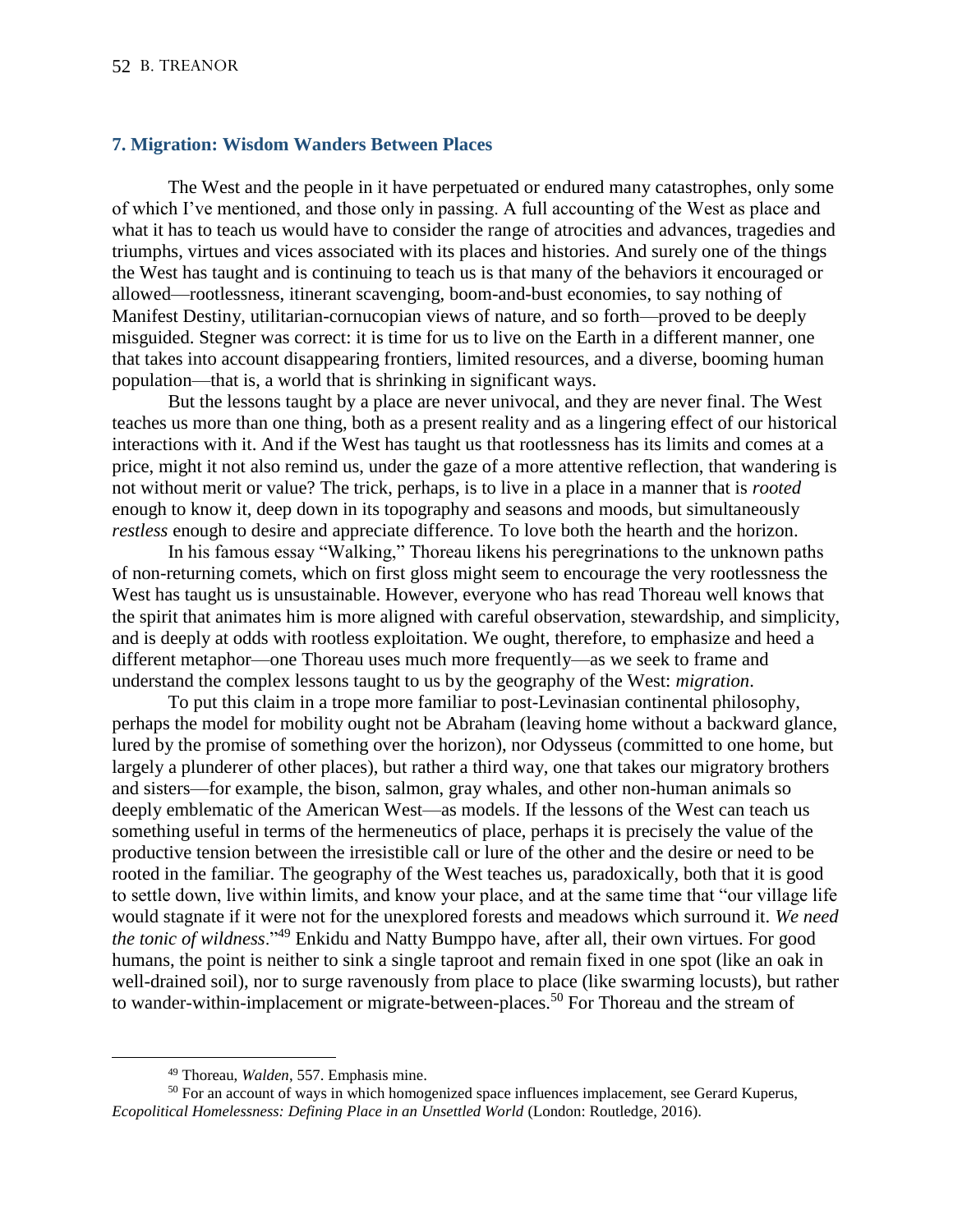American thinking I am tracking here, it would not be an overstatement to say that the lessons of the West teach us that philosophy begins in *wander.* 51

It might seem odd to turn to Thoreau—a man famous for his connection to a single place (Walden Pond), a man deeply immersed in New England—in the course of a reflection on "the West"; but I've already suggested that the geography of the West is both physical and psychological. And Thoreau's views on the West are both reflective and formative of the American experience of it.<sup>52</sup> Thoreau claimed to suffer from spiritual and physical malaise if he failed to attend to his daily walks through the woods around Concord, which often occupied four or more hours of his day.<sup>53</sup> This 'spiritual exercise' was one of the primary means by which he immersed himself in and experienced wildness—observed it, learned from it, was changed by it—whether those treks were on paths around Concord or deep in the Maine woods. He referred to these outings as "sauntering," the meaning of which he linked to both *saint terre* (holy land) and *sans terre* (without a land or home). This daily practice was an occasion for both the empirical observation of environment around Concord—flora, fauna, hydrology, topography, climate, and so on—and a form of carnal hermeneutics through which Thoreau delved ever more deeply into the meaning of the environment, local and global, and of his place it in. And for Thoreau, sauntering was inclined by a "subtle magnetism" toward "the West," by which he meant the *wild*: "The West of which I speak is but another name for the Wild."<sup>54</sup> The lessons of sauntering resemble those of the West; they were the means by which Thoreau cultivated both the place-based virtues of inhabitation and the migrant virtues of the traveler and explorer.

First, perhaps paradoxically, sauntering—leaving home—is a practice that connects us with our place. The built environment overlays, as in a palimpsest, another strata of place formed by the material topography, natural rhythms, flora, and fauna.<sup>55</sup> And to genuinely understand our place, we need to appreciate all these various strata. The built environment is part of place; but the "concrete jungle"—whether the village of Concord or the sprawl of Los Angeles—tends to

<sup>51</sup> A nice expression of this, and from a distinctively American thinker, can be found in Henry Bugbee, *The Inward Morning* (Athens and London: University of Georgia Press, 1999), 39.

 $52$  Casual readers associate Thoreau solely with his "experiment" at Walden Pond, tend to think of his nature as fundamentally sedentary and reclusive, and so might think that he would champion something like Crèvacoeur's settled "lover of hearth and earth." But while such a characterization is not without truth, Thoreau was no anchorite, fixed in place. If his two years at Walden Pond represent an inflection point in the arc of his life, it was his daily practice of sauntering that fueled his thinking and that—by its repetition and constancy before, during, and after his life at Walden—best expressed his spirit. Moreover, a number of influential ideas about the West took root in America when "the West" referred largely to places like Western New York, the Cumberland Gap, and the Mississippi River Valley, although the Lewis and Clark Expedition had already reached the West Coast in 1805 and trade with southwest North America—first the Spanish Territory and later Mexico—had existed since the 1700s. Several mythic American archetypes, real and fictional, spent much of their lives east of the Louisiana Purchase: Natty Bumppo, Daniel Boone, Davy Crockett, and others. So, in some sense "the West" means the frontier, at least in the European North American idiom. But the frontier West reaches an apotheosis of sorts in the actual Western part of the physical continent, in geography west of Powell and Stegner's famous 100<sup>th</sup> meridian.

<sup>53</sup> Henry David Thoreau, *Walking* (Cricket House Books, 2010), 3. For other accounts of walking philosophers, see Frédéric Gros, *A Philosophy of Walking*, trans. John Howe (London: Verso, 2014).

<sup>54</sup> Thoreau, *Walking*, 17. Among other things, the West—as an idea and a place—was an arena in which to hear and respond to Emerson's call for distinctively American philosophy, poetry, and literature: "We go eastward to realize history and study the works of art and literature, retracing the steps of the race; we go westward as into the future, with a spirit of enterprise and adventure. The Atlantic is a Lethean stream, in our passage over which we have had an opportunity to forget the Old World and its institutions" (Thoreau, *Walking*, 12). To head west is to head away from domesticity, sameness, and common custom toward wildness, otherness, and mystery.

<sup>55</sup> On the palimpsest of place, see Martin Drenthen, "Ecological Restoration and Place Attachment: Emplacing nonplace?" in *Environmental Values*, vol. 18, no. 3 (August 2009): 285-312.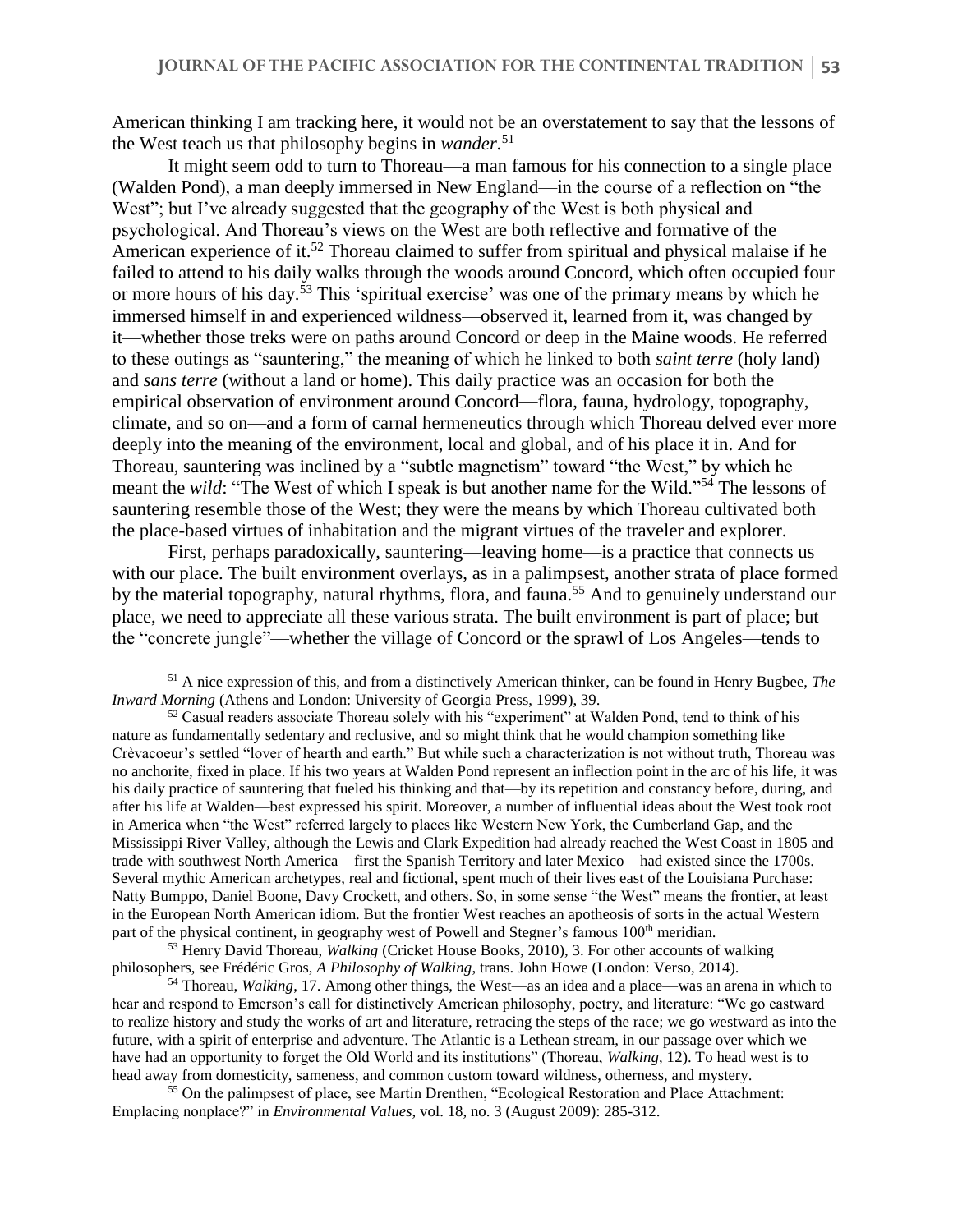overlay and obscure other equally important strata, and to that degree displaces those within it. Sauntering, however, breaks with the monotony of climate-controlled buildings the grid-like pattern of roadways; it exposes us to weather; it reminds us of our embodied connection to the environment. It reveals something "new" that, in fact, was there all along. In so doing, sauntering implaces us more deeply in the places we already inhabit, connecting us to a reality often overlooked in the modern idiom: the roll and pitch of the topography; the local flora and fauna that have been reduced in number and pushed into smaller and smaller niches; circadian and seasonal rhythms obscured by climate-control and artificial light. This connection to local particularities is not merely practical or utilitarian, it shapes the meaning these places have form us, and so informs our understanding and valuing of them. Thoreau believed that the liveliness of a town or city is dependent on the nourishment provided by the wild in which it is embedded. Sauntering reconnects us to that wellspring.

Second, sauntering connects us to wild nature, that is, to reality. True, wilderness and wildness can be found anywhere, even in a modern megalopolis; a facile, dichotomous or binary version nature/culture is untenable. Nevertheless, distinguishing between nature and culture in a more nuanced and hermeneutic fashion remains both useful and valid. And whether one thinks of wilderness as a place or an idea, it remains archetypally connected to those areas and landscapes that are more perceptibly outside human influence or control, landscapes that once typified, and still persist in, the West. Removing artificial constraints on our experience and reconnecting with the wild, sauntering reengages us with what Michel Serres calls "hard" reality. Or, to use an American idiom, it engages in what Jack Turner calls "gross contact."<sup>56</sup> The point is that sauntering—especially the extended, multi-day sauntering once common in the West reconnects us with the aspects of reality to which we must accommodate ourselves, in contrast to the experience of city life in which much of reality is bent to conform to our wishes. Hard, wild reality has an "iron law": "Respect the thing itself that, alone, commands and not opinion, this above all else teaches the work-producing life."<sup>57</sup>

Third, sauntering liberates us from influences that are both artificial—at least in some sense—and pervasive: the tightly defined passages circumscribed by sidewalks, streets, and highways; the unnatural speed of cars; the stifling routine of productivity and efficiency; the straightjacket of convention; and the artificial rhythms of time-clocks and business hours. When sauntering, we are exposed, and we are forced to slow down and adopt a natural, more suitable pace. Rebecca Solnit suggests we do our best thinking at three miles per hour, that is, at the pace of a walk or hike.<sup>58</sup> When we saunter we roam free of blind fidelity to artificial barriers, whether footpath, roadway, property line, or municipal boundary. We aim to produce nothing and, freed from demands of practical or economic productivity, end up producing or discovering much of value. As anyone who has backpacked or otherwise sauntered for an extended period will know, the body and mind quickly fall back into a more relaxed, pre-industrial rhythm, one dictated by sunrise and sunset rather than alarm clocks and caffeine. When sauntering we can stop for any reason, or no reason. Detour to skinny-dip in an alpine lake, check to see if the blackberries are ripe, or watch nesting birds in a local park. Nap all afternoon, or wake at three in the morning to watch the Perseid meteor shower. Time flows differently in this mode—Thoreau writes of whole days passing while sitting in the door of his cabin, gazing out on Walden Pond.

<sup>56</sup> Michel Serres, *Variations on the Body*, trans. Randolph Burks (London: Continuum, 2008), 34. And Jack Turner, *The Abstract Wild* (Tucson, AZ: University of Arizona Press, 1996), 19ff.

<sup>57</sup> Serres, *Variations on the Body*, 34.

<sup>58</sup> See Rebecca Solnit, *Wanderlust* (New York: Penguin, 2000).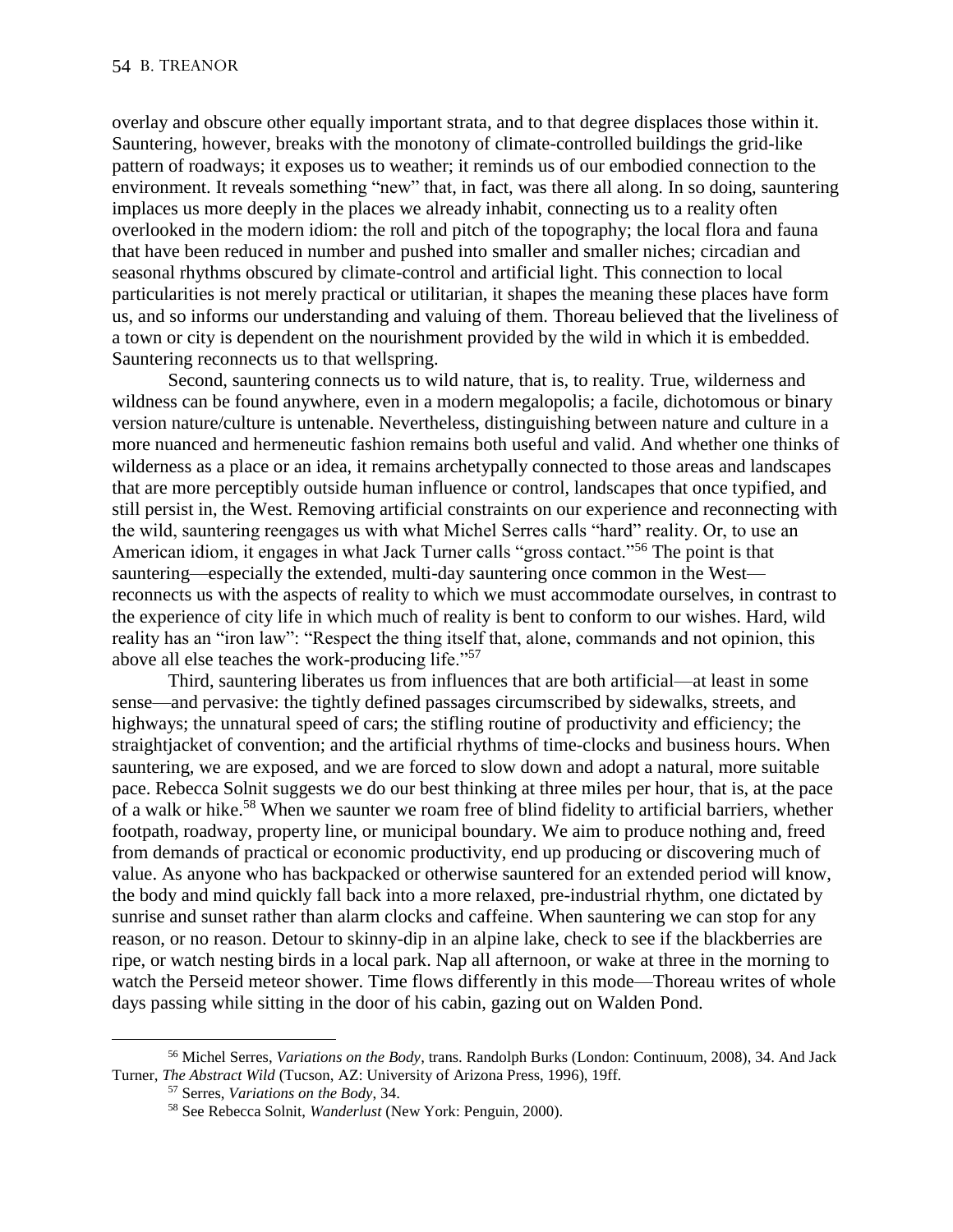Fourth, sauntering is a conscious choice to take leave of the familiar and walk into the wild (characterized by otherness, and by our lack of control), hear what it has to say to us, and learn what it has to teach us. When a person saunters, it is often alone, or in small groups like Thoreau's huckleberry parties. The dark side of freedom, independence, and solitude is the possibility of Crèvacoeur's isolated misanthrope; but the upside is respite from the incessant clamor of society and the marketplace. This different experience of time and place is one means by which sauntering facilitates an encounter with a genuine otherness. In contrast to myriad economic schemes and urban infrastructure projects, in contrast even to various forms of more rigidly scheduled and managed journeys, when sauntering we ask where nature—topography, weather, rhythms—wants us to go. And, so, we find ourselves surprised by experiences, landscapes, and phenomena we would not have chosen on our own. As Thoreau says, "I believe there is a subtle magnetism in Nature, which, if we unconsciously yield to it, will direct us aright."<sup>59</sup> This guidance, the directionality of nature and our place in it, only becomes evident when we "let go" of our attempts to bend it to our will and "let be" the things as we encounter them. Annie Dillard writes eloquently of this orientation, in which rather than making an effort, observing, and trying to wrest secrets from things, we stop trying and allow things to reveal themselves to us in a moment of "surprise."<sup>60</sup>

It's crucial to remember that Thoreau's sauntering—both his daily walks and his longer expeditions—took place in the context of a life profoundly committed to Concord and its environs. Similarly, Muir's travels throughout the Sierra Nevada, as well as expeditions further afield (e.g., Alaska) took place in the context of a love affair with Yosemite Valley as committed as Thoreau's experiment in Walden.

Thoreau is often caricatured as either a misanthropic evangelist for wildness and wandering, or, alternatively, as a poseur who spoke about solitude and wildness but who ate dinner at the Emersons' and washed his clothing at his parents' home. But a careful reading of Thoreau reveals something quite different. His goal was neither civilization nor wildness, but rather what he called a "border life."<sup>61</sup> In Thoreau's case, he sought to live by making forays into one territory or another, sometimes implying that his home was settled and the forays were into the wilderness, and at other times suggesting that his home was in the wild and that his forays took him into town. In *Walden*, he writes: "I found in myself, and still find, an instinct toward a higher, or, as it is named, spiritual life, as do most men, and another toward a primitive rank and savage one, and I reverence them both."<sup>62</sup>

We might say the West teaches us something analogous: the value of both implacement and displacement. Implacement is the foundation for long experience and familiarity, along with virtues such as care, restraint, and patience. But while implacement undoubtedly develops certain virtues, strengthens communities (human and non-human), and tends toward the stability and sustainability we associate with wise and frugal use, it also runs the risk of myopia, provincialism, and stagnation. Those risks are mitigated to some degree precisely by the

<sup>59</sup> Thoreau, *Walking*, 602.

<sup>60</sup> Annie Dillard, *Pilgrim at Tinker Creek* (New York: Harper Perennial, 2007), 35. For a parallel insight in the idiom of continental philosophy, see Martin Heidegger, *Country Path Conversations*, trans. Bret Davis (Bloomington, IN: Indiana University Press, 2016).

 $<sup>61</sup>$  If that border life looked more like choosing wildness over domesticity, it is because Thoreau was trying</sup> to correct a deficiency he identified in his community. His encounters with Alek Therien, the "Canadian woodchopper," make clear that the "natural life" was not fully virtuous when completely detached from culture and civilization.

<sup>62</sup> Thoreau, *Walden*, 210.